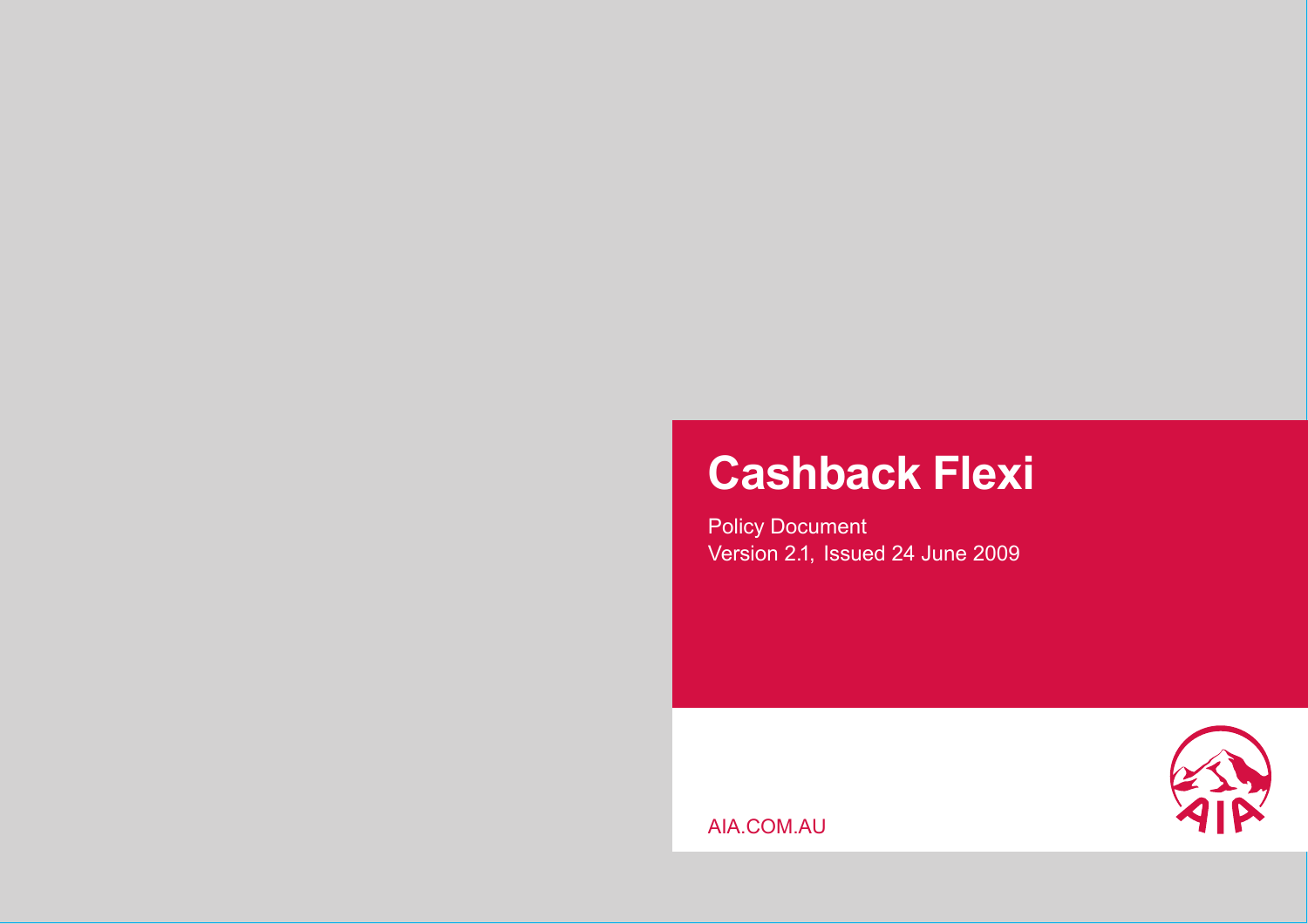# It just makes sense.

## **Who issues Cashback Flexi?**

Cashback Flexi is issued by AIA Australia Limited (ABN 79 004 837 861 AFSL 230043). Freecall: 1800 333 613.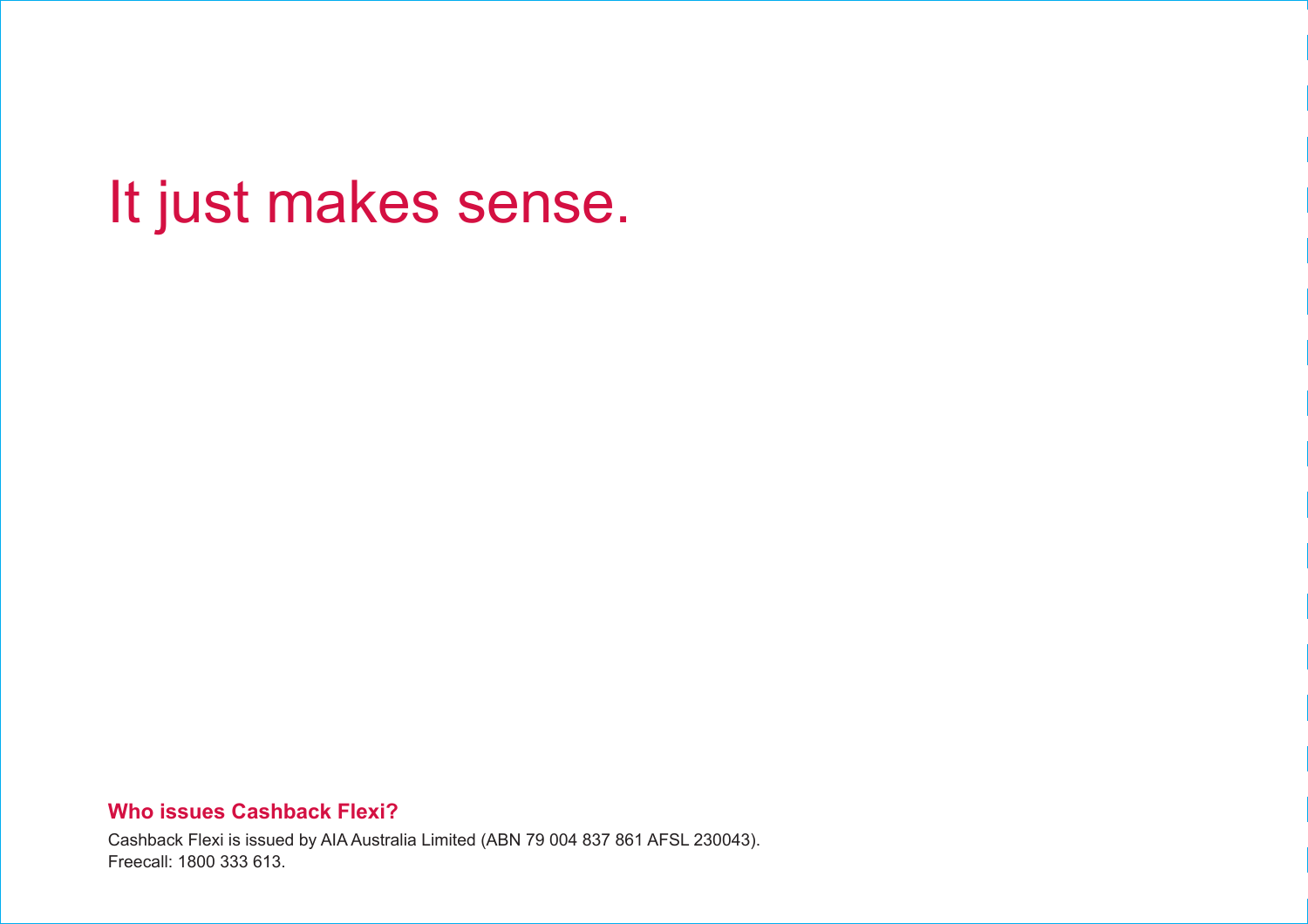|    | 4. Term Life Plan (1899) 18 |  |  |  |
|----|-----------------------------|--|--|--|
| 5. |                             |  |  |  |
|    |                             |  |  |  |

This Policy Document should be read in conjunction with the attached Policy Schedule.

AIA Australia Limited ABN 79 004 837 861 AFSL 230043

PO Box 6111 St Kilda Road Central MELBOURNE 8008

Freecall: 1800 333 613 Freefax: 1800 832 266

AIA.COM.AU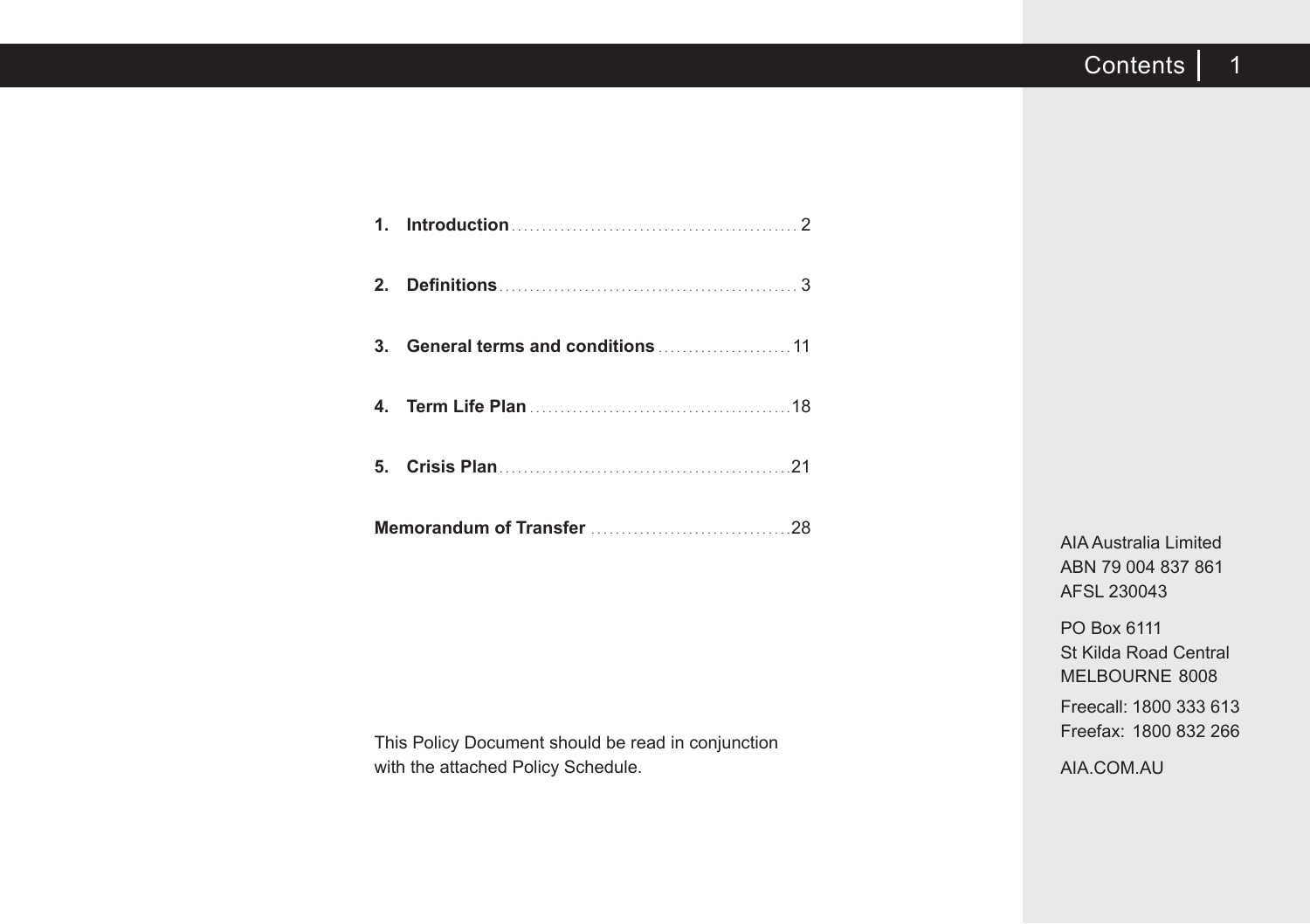# 1. Introduction

The Policy Document and the application for this insurance including any declaration and statements relating to this insurance, constitute the entire contract ('the Policy'). The term 'the Policy' also includes any applicable endorsements. Any variation of this contract must be evidenced in writing bearing the signature of one of Our authorised officials.

The Policy is issued, on the date the Policy Schedule was sent, by AIA Australia to the Policy Owner named on the attached Policy Schedule:

- (i) in consideration of the payment of the premium and stamp duty as stated on the Policy Schedule, and
- (ii) on the basis of the application, declaration and any other statements made by the Policy Owner and the Life Insured to Us in connection with the Policy.

## **Your duty of disclosure**

Before you enter into a contract of insurance with an insurer, you have a duty under the Insurance Contracts Act 1984, to disclose to the insurer every matter that you know, or could reasonably be expected to know, which is relevant to the insurer's decision whether to accept the risk of the insurance and, if so, on what terms.

You have the same duty to disclose those matters to the insurer before you extend, vary or reinstate this contract of insurance.

## **Non-disclosure**

If you fail to comply with your duty of disclosure and the insurer would not have entered into the contract on any terms if the failure had not occurred, the insurer may avoid the contract within three years of entering into it. If your non-disclosure is fraudulent, the insurer may avoid the contract at any time. An insurer who is entitled to avoid a contract of insurance may, within three years of entering into it, elect not to avoid it but to reduce the sum insured that you have been insured for in accordance with a formula that takes into account the premium that would have been payable if you had disclosed all relevant matters to the insurer.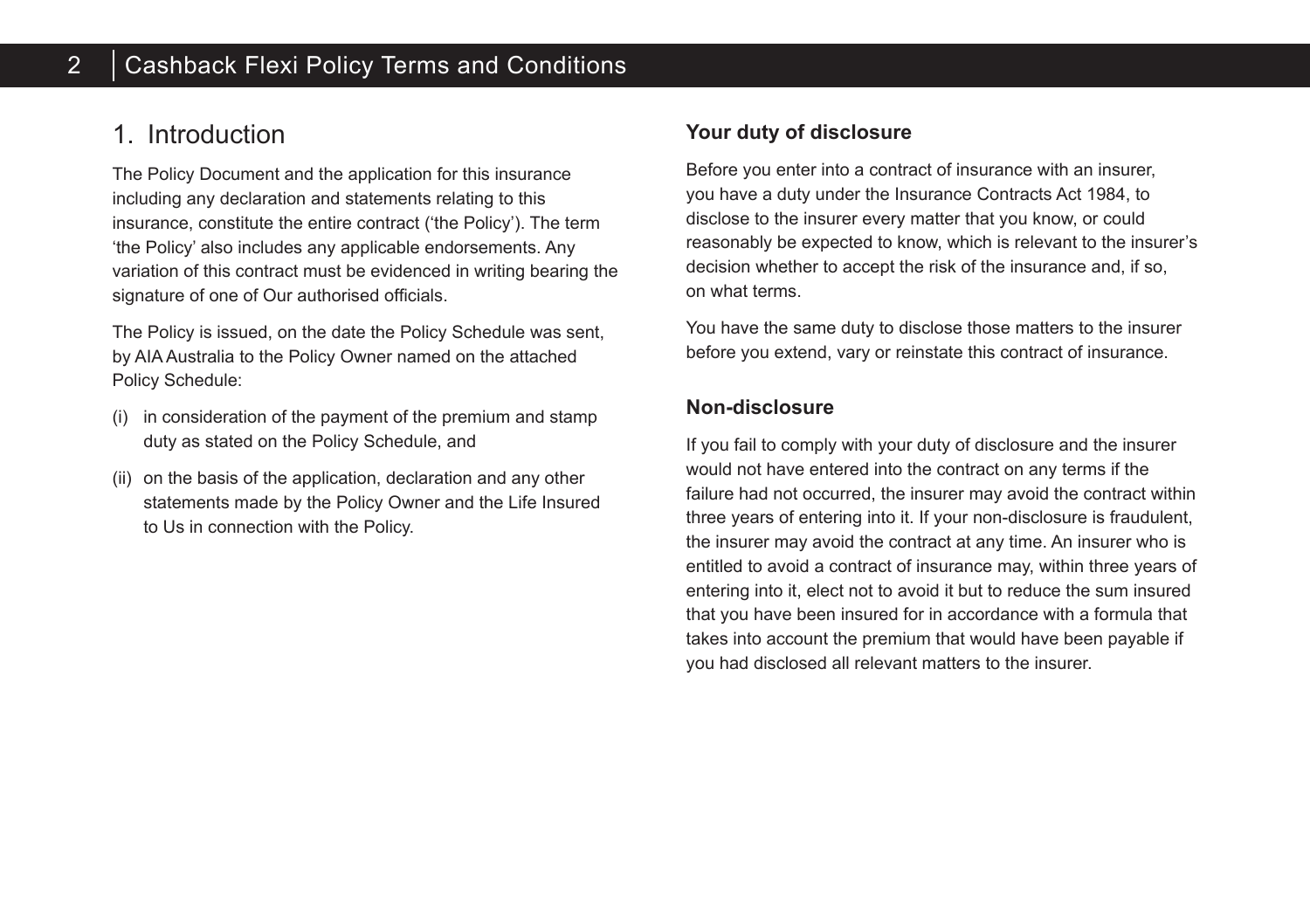3 **Definitions** 

## 2. Definitions

Wherever used in the Policy:

'BENEFIT EXPIRY DATE' means the expiry date shown on the Policy Schedule for that benefit.

'LIFE INSURED, HIS, HER, HIMSELF, HERSELF' means the person named as the Life Insured on the Policy Schedule.

'MEDICAL PRACTITIONER' means a legally qualified and registered medical practitioner other than the Policy Owner or the Life Insured, or a family member, business partner, employee or employer of either the Policy Owner or the Life Insured.

'NON-SMOKER' at a point in time, means, not having smoked tobacco or any other substance for a continuous period of 12 months ending at that point in time.

'OUR, US, WE,' relate to AIA Australia Limited.

'POLICY ANNIVERSARY' means an anniversary of the due date of the first premium shown on the Policy Schedule.

'POLICY OWNER' means the person or persons named on the Policy Schedule as the 'Policy Owner' and any successor in title of that Policy Owner.

'PREMIUM CEASE DATE means the date that premiums are no longer payable as shown on the Policy Schedule for that benefit. 'YOU, YOUR' relate to the Policy Owner.

'SUM INSURED' for a benefit means the Sum Insured for that benefit stated on the Policy Schedule.

'ACCIDENTAL HIV INFECTION' means infection with the human immunodeficiency virus (HIV) acquired by accident or violence during the course of the Life Insured's normal occupation or through the medium of a blood transfusion, transfusion of blood products, organ transplant, assisted reproduction technique or other medical procedure or operation performed by a doctor or at a recognised medical facility. Sero-conversion evidence of the HIV infection must occur within 6 months of the accident. HIV infection transmitted by any other means, including but not limited to sexual activity or non-medical intravenous drug use, is not Accidental HIV Infection under the Policy.

Any accident giving rise to a potential claim must be reported to Us within 30 days and be supported by a negative HIV antibody test taken within 7 days after the accident. We must be given access to test independently all blood samples used, if We require. We retain the right to take further independent blood tests or other medically accepted HIV tests.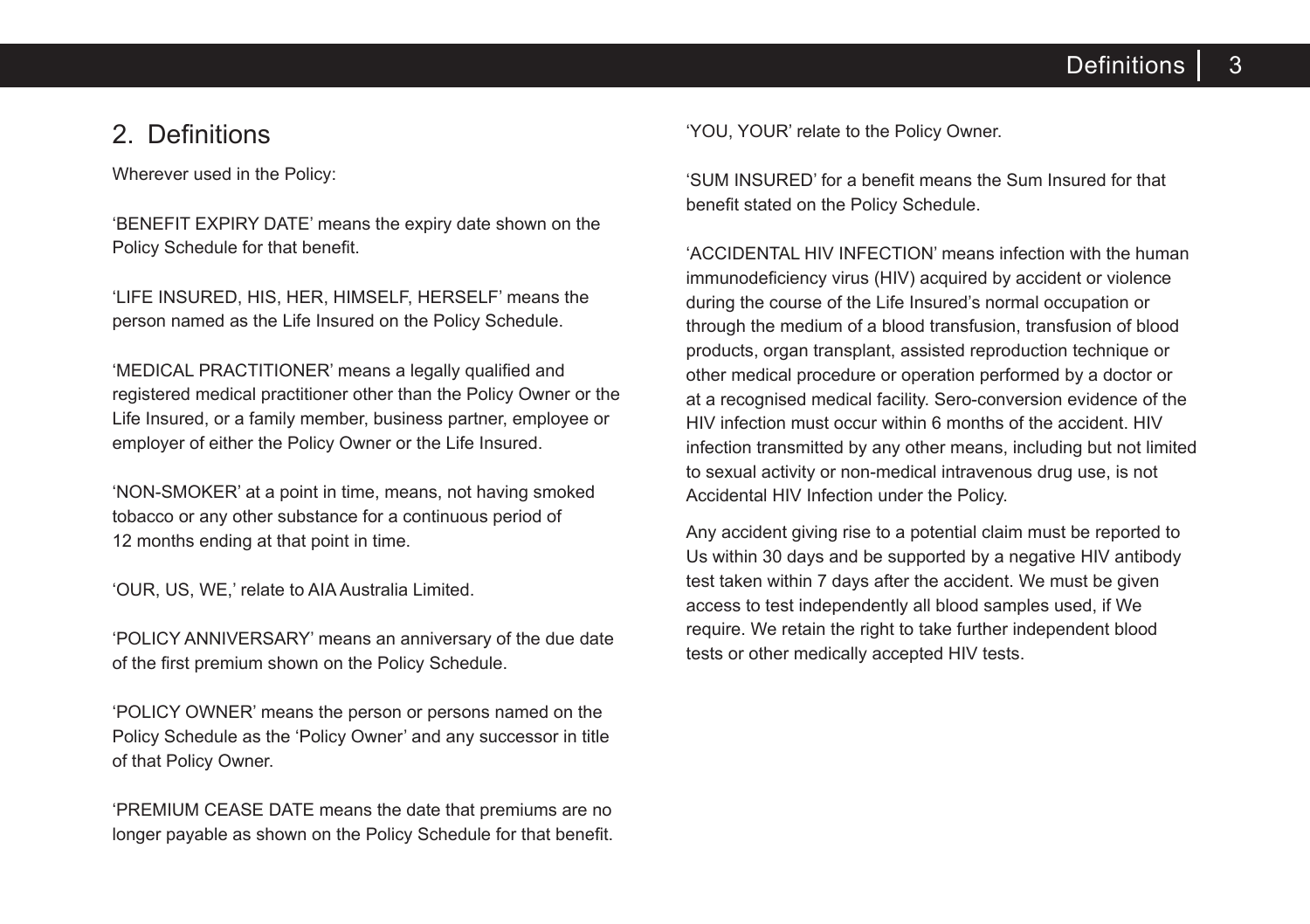# 4 | Definitions (continued)

'APLASTIC ANAEMIA' means permanent bone marrow failure that results in anaemia, neutropenia and thrombocytopenia requiring treatment by at least one of the following:

- Blood product transfusion
- Marrow stimulating agents
- Immunosuppressive agents
- Bone marrow transplantation.

'BACTERIAL MENINGITIS' means the diagnosis of the Life Insured with bacterial meningitis. The meningitis must produce neurological deficit causing permanent and significant functional impairment. 'Significant' shall mean at least a 25% impairment of whole person function as defined in *Guides to the Evaluation of Permanent Impairment 5th edition*, American Medical Association. Diagnosis must be confirmed by a consultant neurologist. Bacterial meningitis in the presence of HIV infection is excluded. All other forms of meningitis including viral, are excluded.

'BENIGN BRAIN TUMOUR' means a non-cancerous tumour on the brain giving rise to symptoms of increased intracranial pressure such as papilloedema, mental symptoms, seizures and sensory or motor skills impairment as confirmed by a consultant neurologist. The tumour must result in permanent neurological deficit, resulting in either:

(a) at least 25% impairment of whole person function, as defined in *Guides to the Evaluation of Permanent Impairment 5th edition*, American Medical Association,

or

- (b) the Life Insured being totally and permanently unable to perform any one of the following 'Activities of Daily Living':
	- (i) Bathing,
	- (ii) Dressing,
	- (iii) Eating,
	- (iv) Toileting,
	- (v) Transferring.

The presence of the underlying tumour must be confirmed by imaging studies such as CT scan or MRI (Magnetic Resonance Imaging).

Cysts, granulomas, cholesteatomas, malfunctions in or of the arteries or veins of the brain, haematomas and tumours in the pituitary gland or spine are not covered.

'BLINDNESS' means total irreversible loss of sight in both eyes certified by an ophthalmologist and as a result of disease or accident.

'CANCER' means the presence of one or more malignant tumours including Hodgkin's disease, leukaemia and other malignant bone marrow disorders, and characterised by the uncontrolled growth and spread of malignant cells and the invasion and destruction of normal tissue, but does not include the following: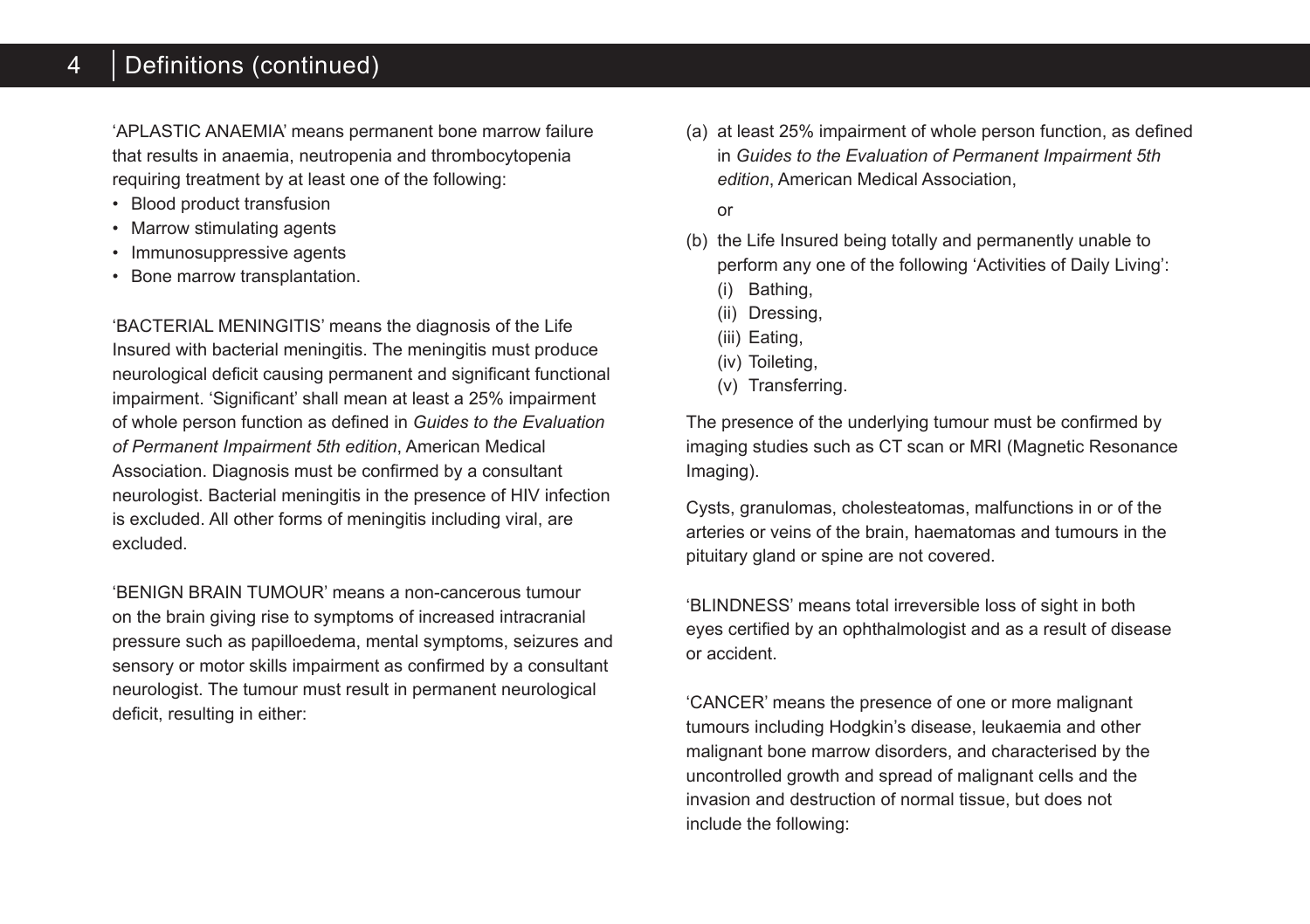- tumours which are histologically described as premalignant or showing the changes of 'carcinoma in situ';
- 'carcinoma in situ of the breast' is not excluded if the entire breast is removed specifically to arrest the spread of malignancy, and this procedure is the appropriate and necessary treatment as confirmed by an appropriate specialist acceptable to Us;
- melanomas of less than 1.5 mm thickness as determined by histological examination and which are also less than Clark Level II depth of invasion, without ulceration;
- all hyperkeratoses or basal cell carcinomas of the skin;
- all squamous cell carcinomas of the skin, unless there has been spread to other organs:
- T1 N0 M0 papillary carcinoma of the thyroid less than 1cm in diameter;
- Polycythemia Rubra Vera requiring treatment by venesection alone; and
- tumours treated by endoscopic procedures alone.

'CARDIOMYOPATHY' means a condition of impaired ventricular function of variable aetiology (often not determined) resulting in significant physical impairment i.e. Class III on the New York Heart Association classification of cardiac impairment.

The New York Heart Association classifications are:

Class I – no limitation of physical activity, no symptoms with ordinary physical activity.

Class II – slight limitation of physical activity, symptoms occur with ordinary physical activity.

Class III – marked limitation of physical activity and comfortable at rest, symptoms occur with less than ordinary physical activity.

Class IV – symptoms with any physical activity and may occur at rest, symptoms increased in severity with any physical activity.

'CHRONIC LIVER DISEASE' means end stage liver failure, together with permanent jaundice, ascites, and hepatic encephalopathy. Such disease directly related to alcohol or drug abuse is excluded.

'CHRONIC LUNG DISEASE' means end stage respiratory failure requiring permanent oxygen therapy with FEV 1 test results consistently showing less than one litre.

'COMA' means total failure of cerebral function characterised by total unarousable, unresponsiveness to external stimuli, persisting continually with the use of a life support system for a period of at least 96 hours. It must result in significant permanent loss of cerebral function as determined by a recognised consultant neurologist acceptable to Us.

For the purposes of this definition, 'significant' shall mean at least a 25% impairment of whole person function as defined in *Guides to the Evaluation of Permanent Impairment 5th edition*, American Medical Association.

Excluded from this definition is coma induced medically or resulting from alcohol or drug abuse.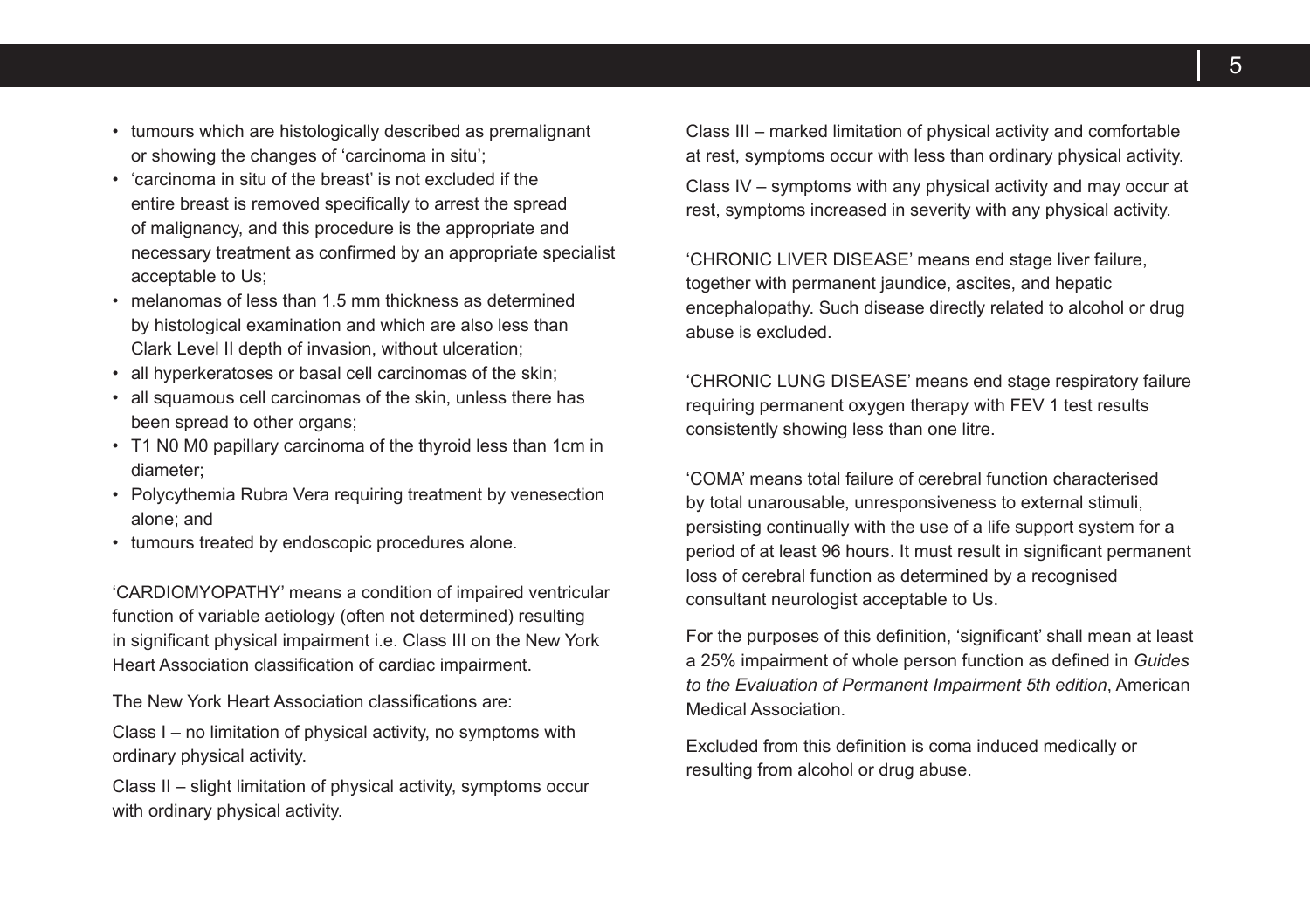#### 6 Definitions (continued)

'CORONARY ARTERY ANGIOPLASTY' means the actual undergoing for the first time of either:

- balloon angioplasty;
- insertion of a stent:
- atherectomy; or
- laser therapy

to correct a narrowing or blockage of three or more coronary arteries within the same procedure. Angiographic evidence, indicating obstructions of three or more coronary arteries is required to confirm the need for this procedure.

The procedure must be considered necessary by a cardiologist to correct or treat coronary artery disease.

'CORONARY ARTERY BY-PASS SURGERY' means the actual undergoing of by-pass surgery (including saphenous vein or internal mammary graft(s) for the treatment of coronary artery disease. The operation must be for the treatment of one or more coronary arteries and angioplasty contra-indicated and must be considered necessary by a consultant cardiologist.

'DEMENTIA/ALZHEIMER'S DISEASE' means the unequivocal diagnosis of Alzheimer's disease or other dementia as confirmed by a consultant neurologist, geriatrician, psychiatrist or psychogeriatrician. The diagnosis must confirm dementia due to failure of global brain function for which no other recognisable cause has been identified. The condition must result in significant cognitive impairment and the permanent inability to perform at least two of the five Activities of Daily Living (see definition of 'LOSS OF INDEPENDENCE').

Dementia or Alzheimer's disease as a result of alcohol or drug abuse is excluded.

'DIPLEGIA' means the total and permanent loss of function of both sides of the body due to spinal cord injury or disease, or brain injury or disease.

'HEART ATTACK' (Myocardial Infarction) means the death of a portion of the heart muscle as a result of inadequate blood supply to the relevant area. The diagnosis for this must be evidenced by:

- new and permanent ECG changes consistent with Myocardial Infarction; and
- elevation of biochemical markers (such as troponin or cardiac enzymes) consistent with Myocardial Infarction.

We will not pay for other causes of severe non-cardiac chest pain, heart failure or angina.

If the above tests are inconclusive, We will consider other appropriate and medically recognised tests in support of a diagnosis.

'HEART VALVE SURGERY' means the actual undergoing of open-heart surgery to replace or repair cardiac valves as a consequence of heart valve defects or abnormalities occurring after the commencement date or last reinstatement date of the Policy. Valvotomy is specifically excluded.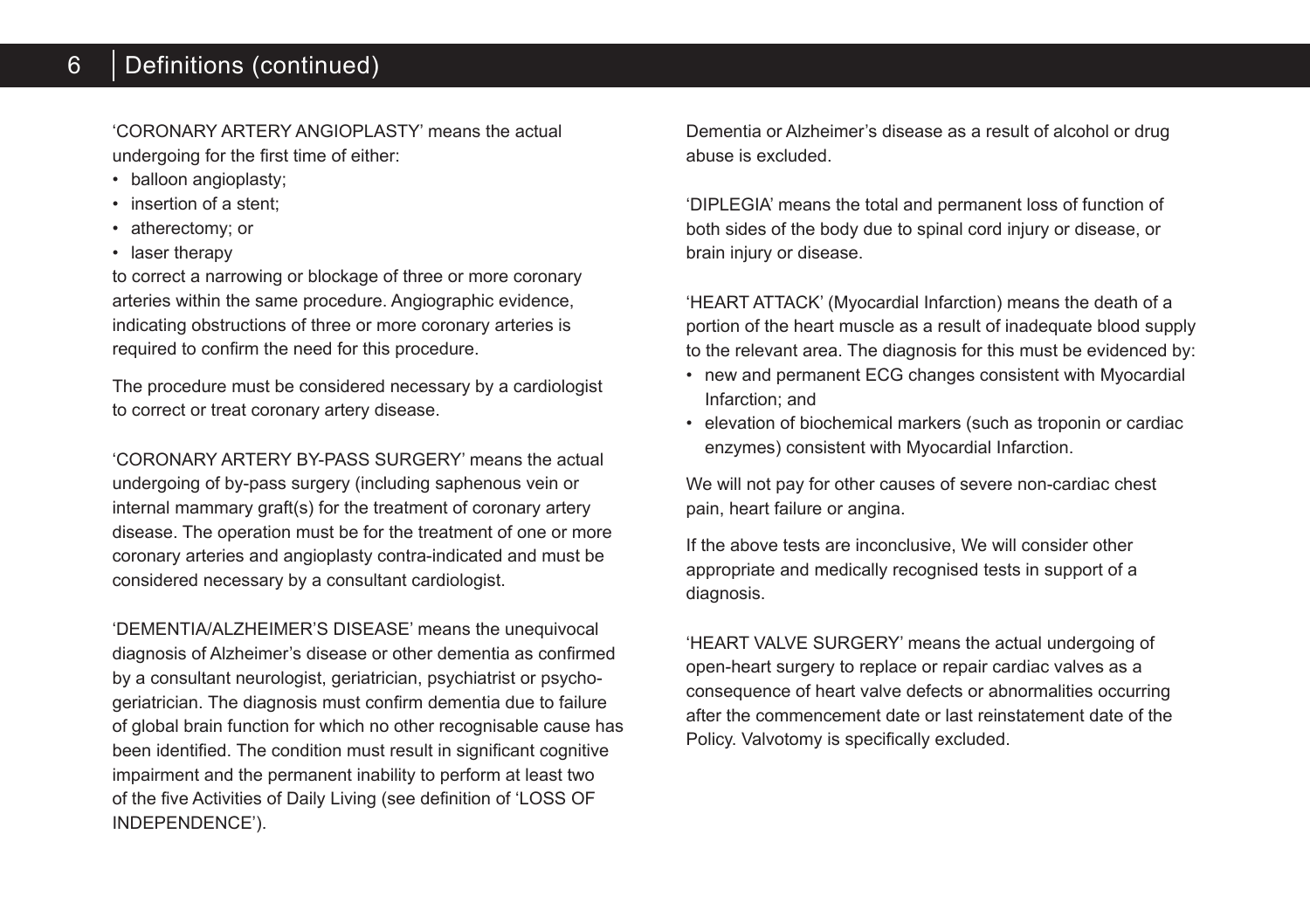'HEMIPLEGIA' means the total and permanent loss of function of one side of the body due to spinal cord injury or disease, or brain injury or disease.

'KIDNEY FAILURE' means end stage renal failure, which presents as chronic irreversible failure of both kidneys to function, as a result of which regular renal dialysis is initiated or renal transplantation carried out.

'LOSS OF HEARING' means complete and irrecoverable loss of hearing, both natural and assisted, from both ears as a result of injury or sickness, as certified by an appropriate medical specialist.

#### 'LOSS OF INDEPENDENCE' means:

(a) A condition as a result of injury or sickness, where the Life Insured is totally and irreversibly unable to perform at least two of the following five 'Activities of Daily Living'. The condition should be confirmed by a consultant physician.

Bathing: the ability of the Life Insured to wash Himself or Herself either in the bath or shower or by sponge bath without the standby assistance of another person.

The Life Insured will be considered to be able to bathe Himself or Herself even if the above tasks can only be performed by using equipment or adaptive devices.

Dressing: the ability to put on and take off all garments and medically necessary braces or artificial limbs usually worn, and to fasten and unfasten them, without the standby assistance of another person. The Life Insured will be considered able to dress Himself or Herself even if the above tasks can only be performed by using modified clothing or adaptive devices such as tape fasteners or zipper pulls.

Eating: the ability to get nourishment into the body by any means once it has been prepared and made available to the Life Insured without the standby assistance of another person.

Toileting: the ability to get to and from and on and off the toilet, to maintain a reasonable level of personal hygiene, and to care for clothing without the standby assistance of another person. The Life Insured will be considered able to toilet Himself or Herself even if he or she has an ostomy and is able to empty it Himself or Herself, or if the Life Insured uses a commode, bedpan or urinal, and is able to empty and clean it without the standby assistance of another person.

Transferring: the ability to move in and out of a chair or bed without the standby assistance of another person. The Life Insured will be considered able to transfer Himself or Herself even if equipment such as canes, quad canes, walkers, crutches or grab bars or other support devices including mechanical.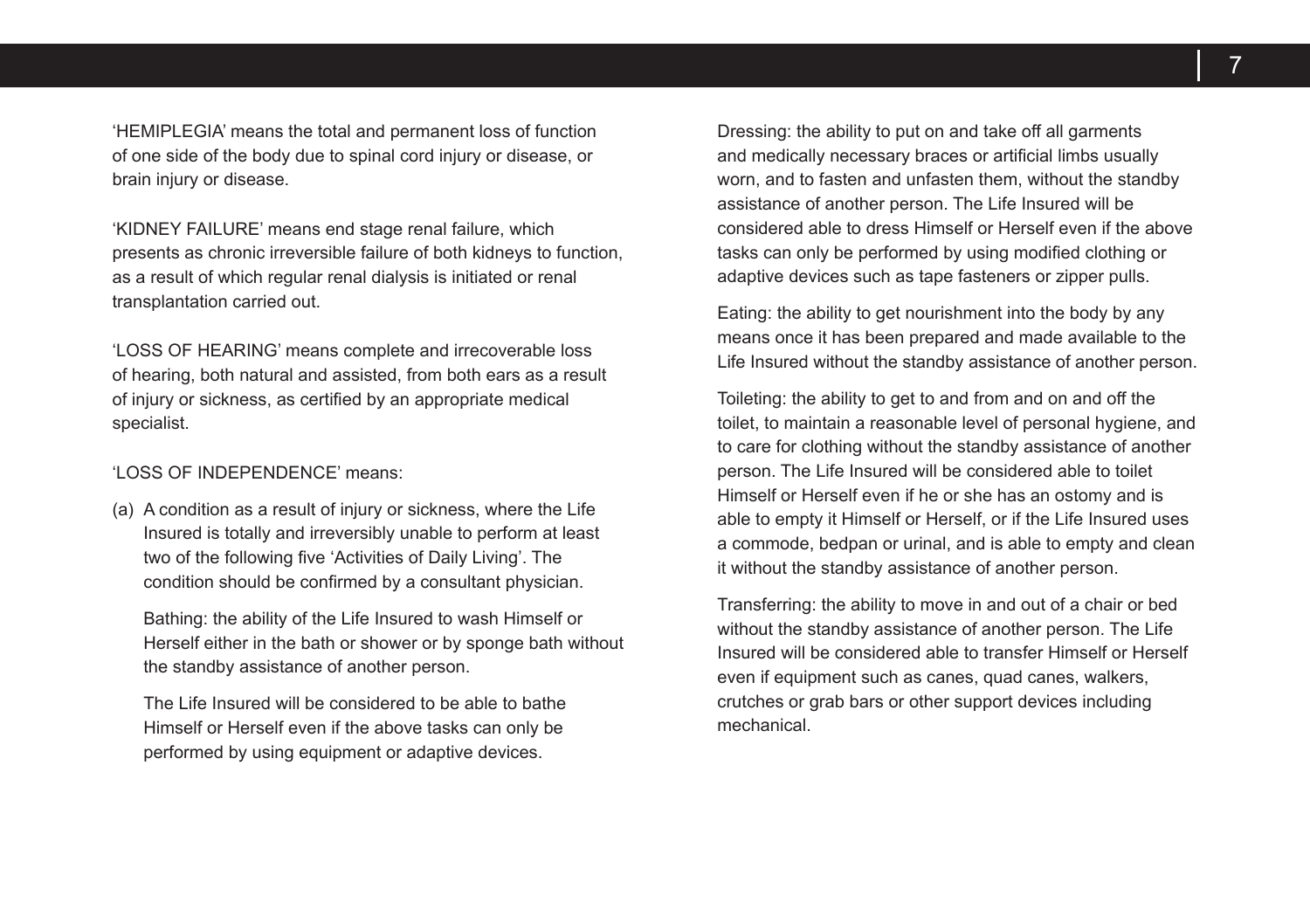#### 8 Definitions (continued)

- (b) Cognitive impairment, meaning a deterioration or loss in the Life Insured's intellectual capacity which requires another person's assistance or verbal cueing to protect Himself or Herself or others as measured by clinical evidence and standardised tests which reliably measure the impairment in the following areas:
	- short or long term memory
	- orientation as to person (such as personal identity), place (such as location), and time (such as day, date and year)
	- deductive or abstract reasoning.

'LOSS OF LIMBS AND SIGHT OF ONE EYE' means the total and irrecoverable loss by the Life Insured of any of the:

- use of both hands
- use of both feet
- use of one hand and one foot
- use of one hand and the sight of one eye
- use of one foot and the sight of one eye.

'LOSS OF SPEECH' means the complete and irrecoverable loss of the ability to speak as a result of injury or sickness which must be established and the diagnosis reaffirmed after a continuous period of three months of such loss by an appropriate medical specialist.

'MAJOR BURNS' means third degree burns (full thickness skin destruction) to at least 20% of the body surface area.

'MAJOR HEAD TRAUMA' means an accidental head injury resulting in neurological deficit, as certified by a consultant neurologist acceptable to Us, causing at least a permanent 25% impairment of whole person function as defined in *Guides to the Evaluation of Permanent Impairment 5th edition*, American Medical Association.

'MAJOR ORGAN TRANSPLANT' means having received, from a human donor, a medically necessary transplant involving one or more of the following organs: kidney, heart, liver, lung, bone marrow and pancreas.

'MOTOR NEURONE DISEASE' means the unequivocal diagnosis of Motor Neurone Disease by at least two consultant neurologists with persistent neurological deficit resulting in at least a permanent 25% impairment of whole person function as defined in *Guides to the Evaluation of Permanent Impairment 5th edition*, American Medical Association.

'MULTIPLE SCLEROSIS' means the unequivocal diagnosis of multiple sclerosis by two consultant neurologists resulting in at least a permanent 25% impairment of whole person function as defined in *Guides to the Evaluation of Permanent Impairment 5th edition*, American Medical Association.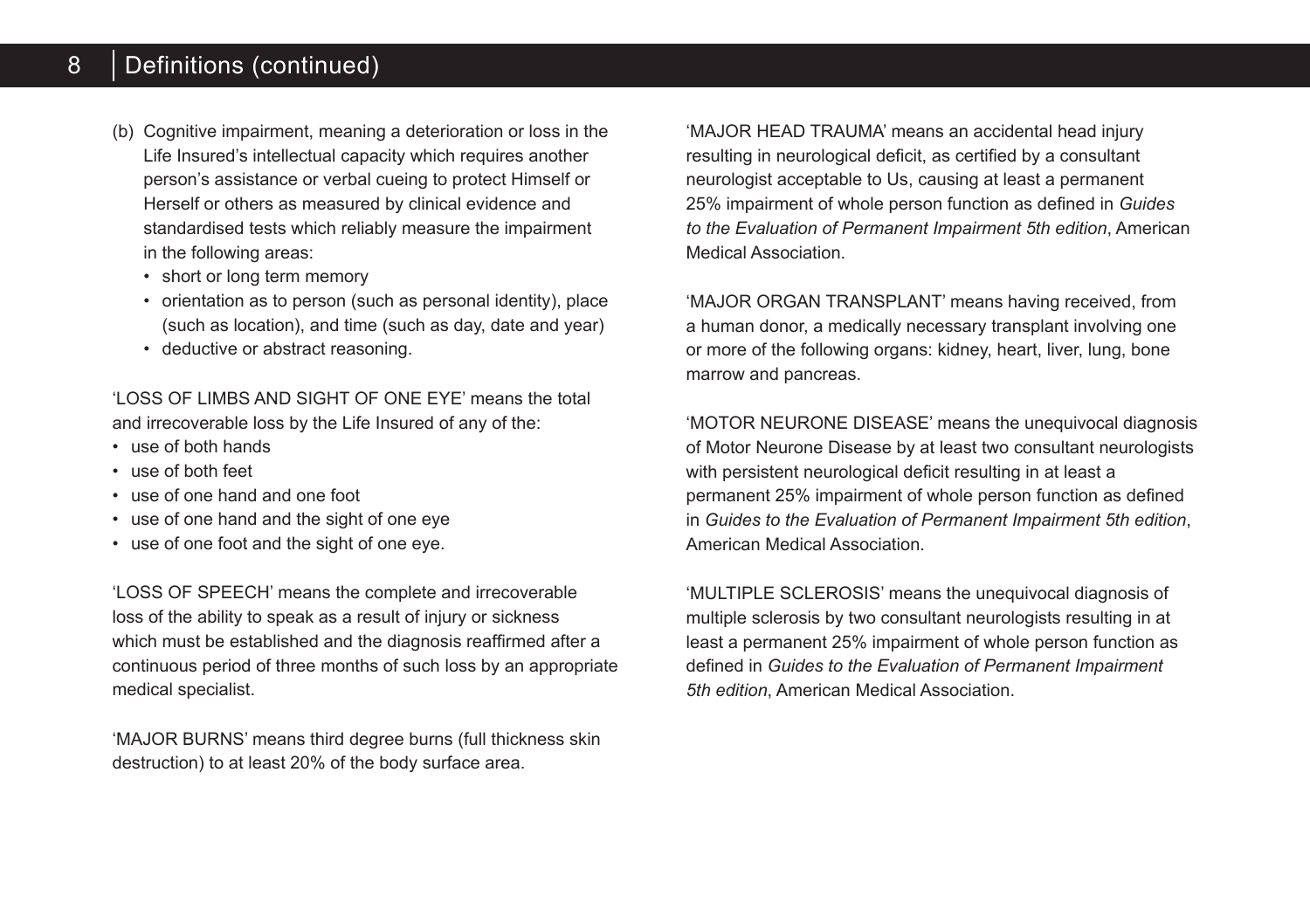Diagnosis must be based on all of the following:

- symptoms referable to tracts (white matter) involving the optic nerves, brain stem, and spinal cord, producing well defined neurological deficits;
- a multiplicity of discrete lesions; and
- a well documented history of exacerbations and remissions of said symptoms/neurological deficits.

'MUSCULAR DYSTROPHY' means the unequivocal diagnosis of muscular dystrophy, confirmed by at least two consultant neurologists, based on a combination of some or all of the following:

- clinical presentation including absence of sensory disturbance, abnormal cerebro-spinal fluid and mild tendon reflex reduction;
- characteristic electromyogram;
- clinical suspicion confirmed by muscle biopsy, and which in Our opinion confirms the diagnosis of muscular dystrophy.

'OTHER SERIOUS CORONARY ARTERY DISEASE' means the narrowing of the lumen of at least 3 coronary arteries by a minimum of 60%, as proven for the first time by coronary arteriography, regardless of whether or not any form of coronary artery surgery has been performed.

'PARAPLEGIA' means the total and permanent loss of function of the lower limbs due to spinal cord injury or disease, or brain injury or disease.

'PARKINSON'S DISEASE' means unequivocal diagnosis of Parkinson's Disease by at least two consultant neurologists where the condition:

- cannot be controlled with medication;
- shows signs of progressive impairment;
- at least 25% impairment of whole person function, as defined in *Guides to the Evaluation of Permanent Impairment 5th edition*, American Medical Association, or
- 'Activities of Daily Living' assessment confirms the inability of the Life Insured to perform without assistance 2 or more of the following: bathing, dressing, eating, toileting, transferring in or out of a bed or a chair.

Only idiopathic Parkinson's Disease is covered. Drug induced or toxic causes of Parkinsonism are excluded.

#### 'PULMONARY ARTERIAL HYPERTENSION (PRIMARY)'

means primary pulmonary hypertension associated with right ventricular enlargement established by cardiac catheterisation, resulting in significant irreversible physical impairment of at least Class III of the New York Heart Association classification of cardiac impairment.

Pulmonary Hypertension in association with chronic lung disease is specifically excluded.

Other forms of hypertension (involving increased blood pressure) are specifically excluded.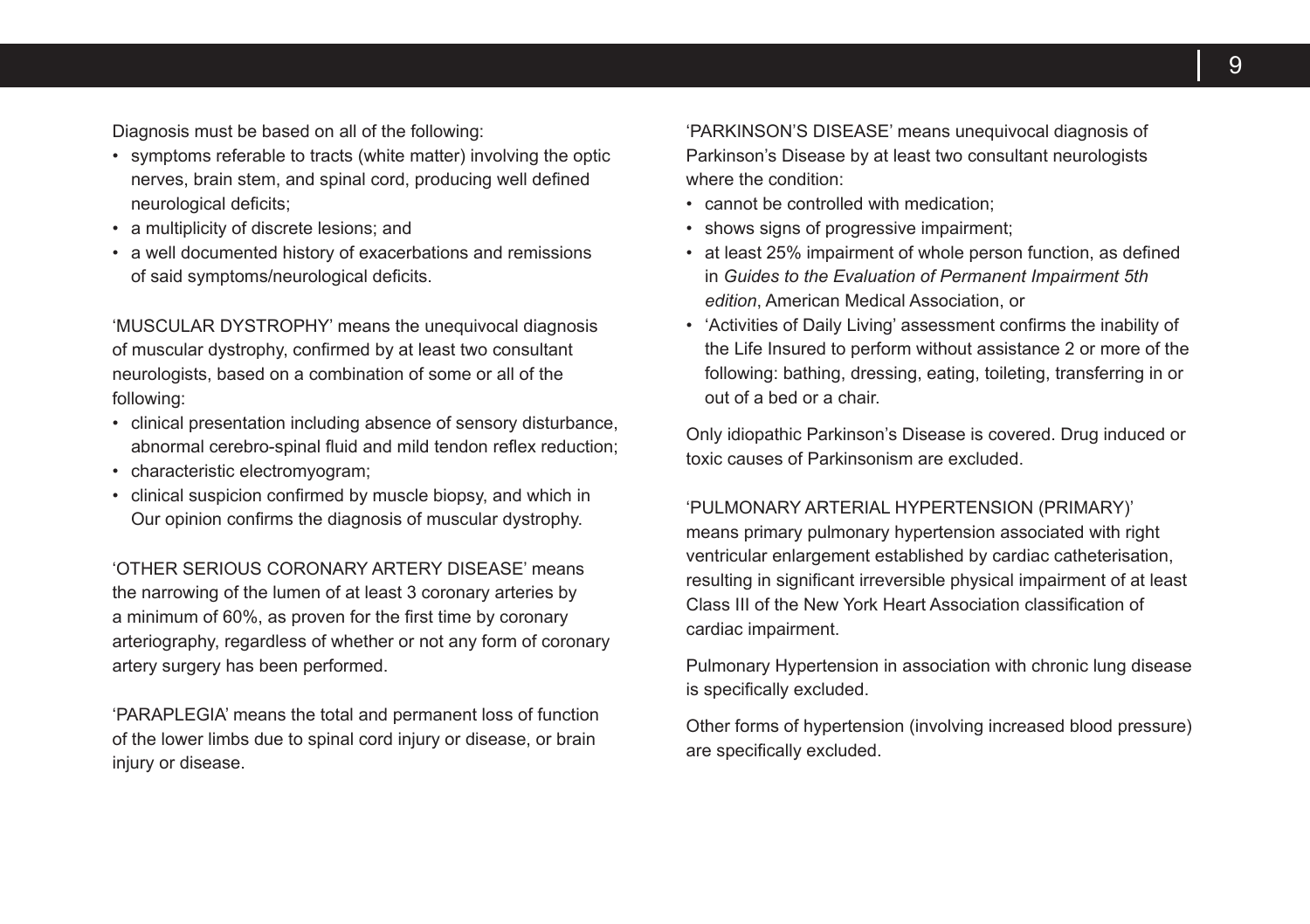#### 10 Definitions (continued)

The New York Heart Association classifications are:

Class I – no limitation of physical activity, no symptoms with ordinary physical activity.

Class II – slight limitation of physical activity, symptoms occur with ordinary physical activity.

Class III – marked limitation of physical activity and comfortable at rest, symptoms occur with less than ordinary physical activity.

Class IV – symptoms with any physical activity and may occur at rest, symptoms increased in severity with any physical activity.

'QUADRIPLEGIA' means the total and permanent loss of function of the lower and upper limbs due to spinal cord injury or disease, or brain injury or disease.

'STROKE' means an acute neurological event caused by a cerebral or subarachnoid haemorrhage, cerebral embolism or cerebral thrombosis, where the following conditions are met:

- There is an acute onset of objective and ongoing neurological signs that last more than 24 hours, and
- Findings on magnetic resonance imaging, computerised tomography, or other reliable imaging techniques, demonstrate a lesion consistent with the acute haemorrhage, embolism or thrombosis.

Brain damage due to an accident, infection, reversible ischaemic neurological deficit, transient Ischaemic attack, vasculitis or an inflammatory disease is excluded.

'SURGERY TO AORTA' means the actual undergoing of surgery for a disease of the aorta needing excision and surgical replacement of the diseased aorta with a graft. For the purpose of this definition aorta shall mean the thoracic and abdominal aorta but not its branches.

'TERMINAL ILLNESS' means the diagnosis of the Life Insured with an illness which in Our opinion, will result in the death of the Life Insured within 12 months of the diagnosis regardless of any treatment that may be undertaken.

'VIRAL ENCEPHALITIS' means the diagnosis of the Life Insured with encephalitis due to direct viral infection of the central nervous system. The encephalitis must produce neurological deficit causing permanent and significant functional impairment certified by a consultant neurologist.

'Significant' shall mean at least a 25% impairment of whole person function as defined in *Guides to the Evaluation of Permanent Impairment 5th edition*, American Medical Association. Encephalitis in the presence of HIV infection is excluded.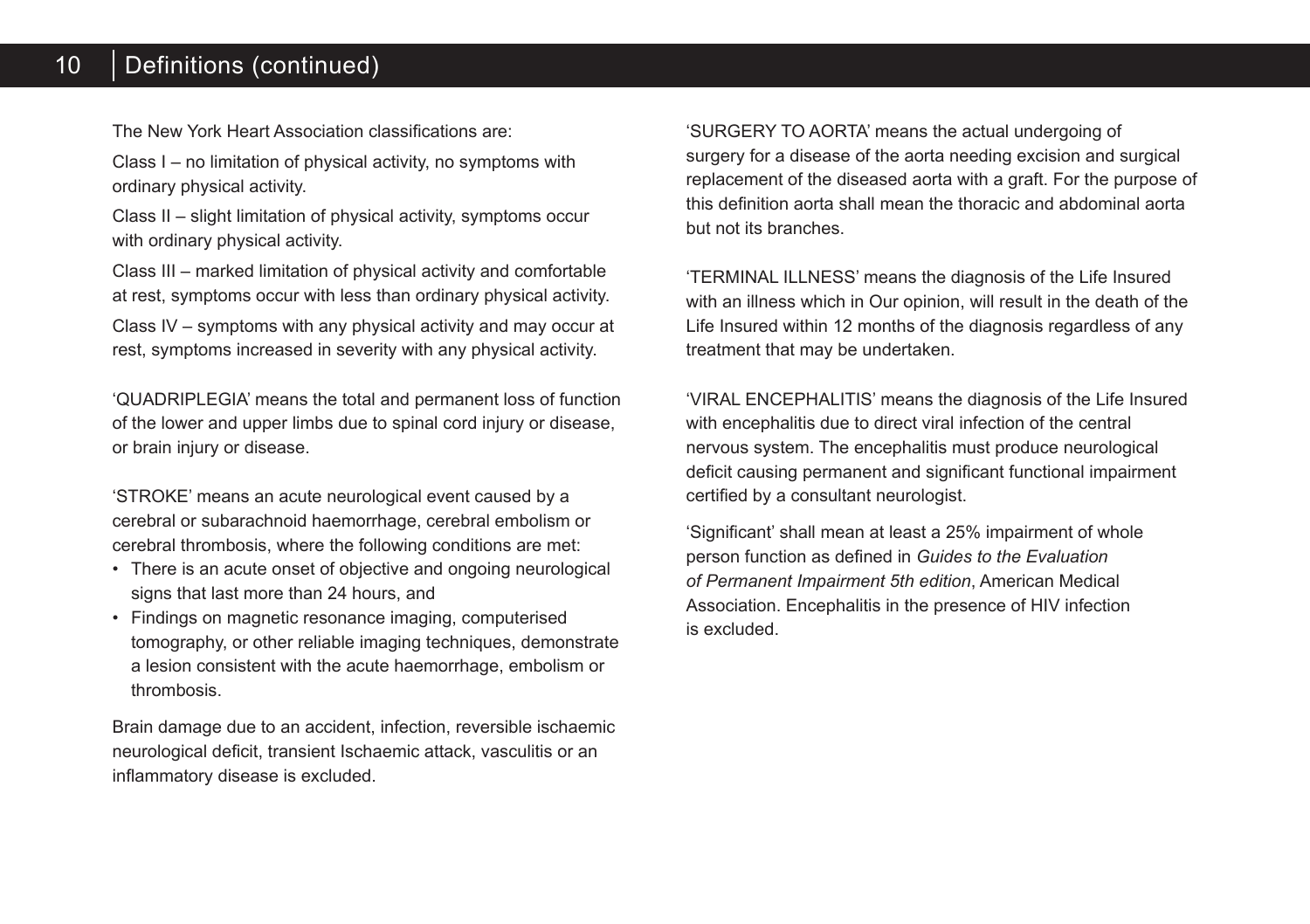# General terms and conditions  $\vert$  11

# 3. General terms and conditions

## **3.1 Your Cashback Flexi Policy**

We have issued the Policy in accordance with the contents of Your application and any supporting documents We have obtained. The contract between You and Us is based completely on the accuracy of these documents, and You have a duty to disclose in them any information which is material to the risks We are insuring.

The Policy Document is evidence of the contract between You and Us. The contract is completed after Your application has been accepted, Your premium received and the Policy Document issued by Us.

## **3.2 Policy Schedule**

The Policy Schedule sets out the benefits purchased under the Policy. The Policy Schedule should be read in conjunction with the Policy Terms and Conditions.

The enclosed Policy Schedule is a summary of the premium and benefit amounts under Your Policy and form part of the contract.

## **3.3 Cooling-off period**

Please read the Policy Document carefully. If You are not happy that the policy and benefits meet Your needs You may return the policy within the 14-day cooling-off period and receive the full refund of all premiums paid.\*

The cooling-off period starts from when You received the Policy Document from Us or from the end of the 5th day after the day on which We sent the Policy Document to You, whichever is the earlier to occur.

To cancel the policy in the cooling-off period, please send Us:

- Your request to cancel the policy either by letter, fax or email or in any other manner permitted by law, and
- the Policy Document.

## **3.4 Renewal Statement**

Each year You will receive a Renewal Statement showing the level of Your selected benefits. Any change to the fees and charges and to the taxation treatment of the Policy and any other matter relevant to the Policy over the preceding year will also be shown in the Renewal Statement.

If there are any material changes to the circumstances described in the Product Disclosure Statement, the Policy Document or any subsequent communication. You will be notified in the Renewal Statement following the change. However, any material change related to fees and charges will be notified in writing prior to the change taking effect. Any change, which is initiated by You, will be confirmed in writing by Us.

\*Note: You will lose the right to return Your policy within the cooling-off period when You first exercise any right or power, other than this right to return Your policy, that You have under the policy.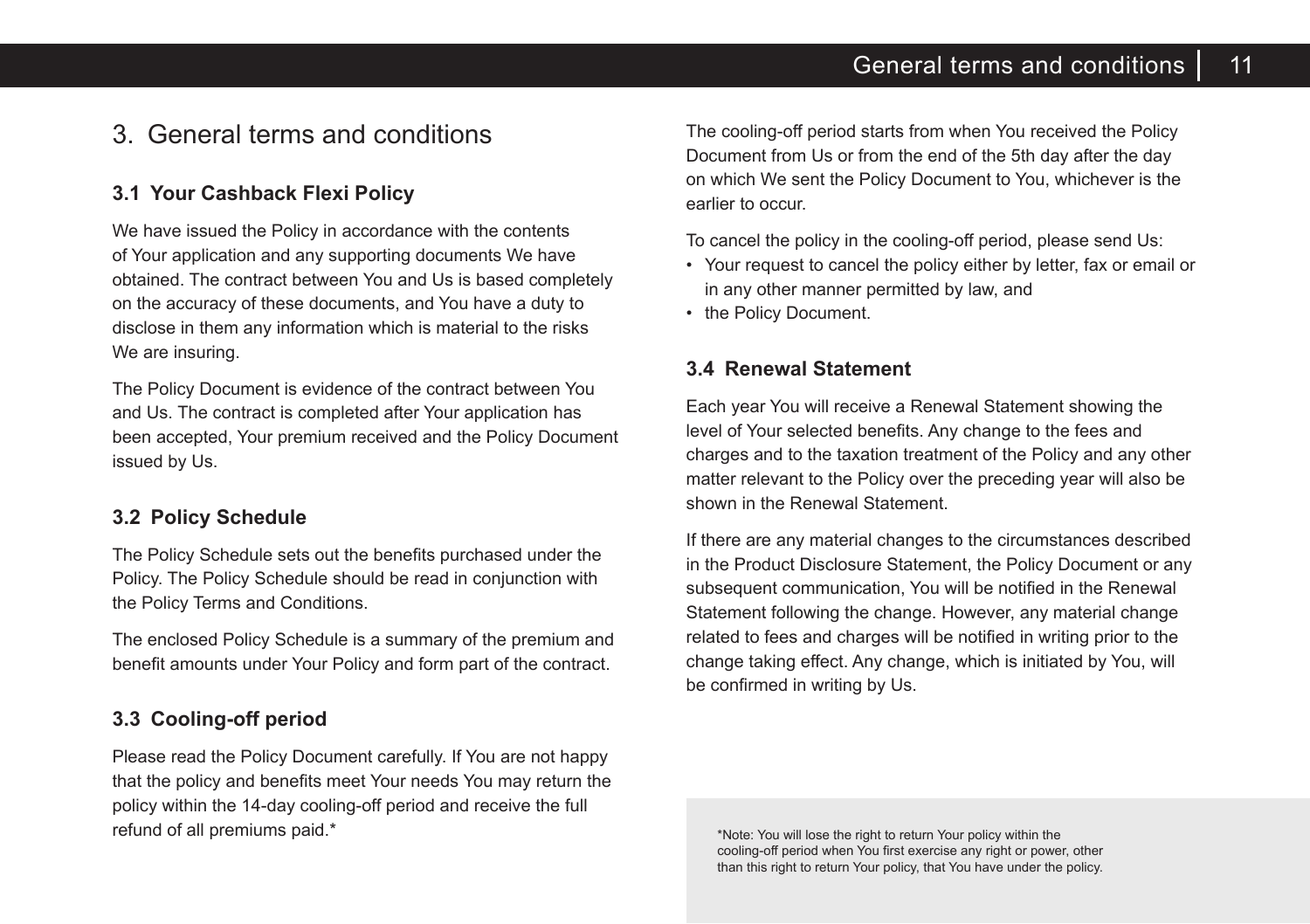## **3.5 Premiums**

#### **3.5.1 Payment of premiums**

Premiums are only available on a level premium basis and are payable yearly in advance on the Policy Anniversary.

Premiums can also be paid in monthly or half-yearly instalments by a method approved by Us. If We agree to accept premiums in instalments We will add a premium frequency charge (see condition 3.6.2).

Premiums for a plan will cease in accordance with the Standard or Accelerated premium term selected.

#### *3.5.1.1 Standard premium term*

Premiums are payable on the Policy Anniversary every year up to the Benefit Expiry Date as outlined in the table below:

| Plan term | Years premiums paid |  |
|-----------|---------------------|--|
| 10 years  | 10 years            |  |
| 15 years  | 15 years            |  |
| 20 years  | 20 years            |  |

## *3.5.1.2 Accelerated premium term*

Premiums are payable on the Policy Anniversary every year up to the Premium Cease Date as outlined in the table below:

| Plan term | Years premiums paid |
|-----------|---------------------|
| 10 years  | 5 years             |
| 15 years  | 8 years             |
| 20 years  | 10 years            |

#### **3.5.2 If you stop paying premiums**

60 days of grace are allowed for the payment of premiums during which the Policy will remain in force. If You do not pay premiums within 60 days from the premium due date the Policy will lapse and its benefits will cease.

#### **3.5.3 Premium rating factors**

The premiums You pay depend on the Life Insured's age, sex, smoking habits, occupation, pastimes and state of health and on the level of cover and benefit features chosen by You. The premium rates allow for the cost of cover and Our expenses.

#### **3.5.4 Premium rates not guaranteed**

The premium rates under the Policy are not guaranteed and may be varied by Us from time to time. A table of premium rates is available on request. Premium rates may not be altered for an individual policy but only for all policies in a group. Your Policy cannot be singled out for an increase. You will be notified in writing of any change in the premium prior to the change taking effect.

## **3.6 Fees and charges**

All the charges of Your Policy are fully described in this section. We shall not apply any other charges without Your specific consent.

In addition to the premiums for each benefit, We will charge a policy fee and stamp duty (if applicable).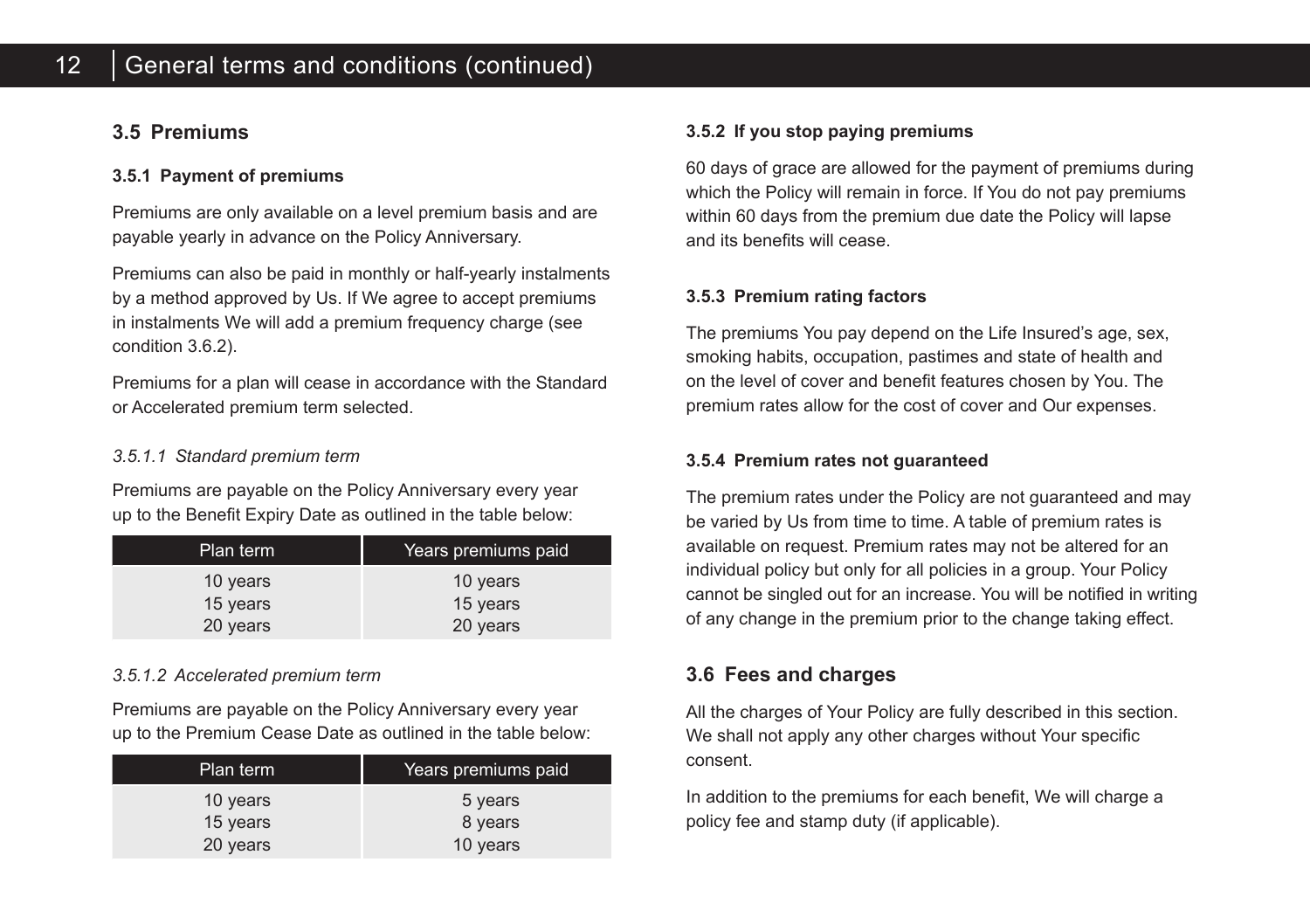#### **3.6.1 Policy fee**

The Policy fee is currently \$60 per year. The Policy fee is subject to a Premium Frequency Charge (see below). The Policy fee may be changed at Our discretion. However, the Policy fee at any time cannot exceed \$60 increased by the percentage increase in the CPI since 1 October 2001 up to that time. You will be notified in writing of any change in the amount of the Policy fee prior to the change taking effect.

#### **3.6.2 Premium Frequency Charge**

There is no Premium Frequency Charge on yearly premiums.

Premiums payable more frequently than yearly (i.e. half-yearly or monthly) are subject to a charge to cover increased costs. This charge is expressed as a percentage of the yearly premium in the following table.

| Premium payment<br>frequency | Charge as a percentage<br>of yearly premium |
|------------------------------|---------------------------------------------|
| Half-yearly                  | 5%                                          |
| Monthly                      | 8%                                          |

You will be notified in writing of any change in the amount of this charge prior to the change taking effect.

#### **3.6.3 State or Territory government stamp duty**

Stamp duty is a government charge that varies depending on the State/Territory of residence of the Life Insured. Stamp duty is payable according to the relevant State or Territory stamp duty legislation.

If the amount of the stamp duty payable is changed the stamp duty charged to You will be changed accordingly (up or down) for future premium payments.

#### **3.6.4 Lost Policy Document charge**

If Your Policy Document is lost or damaged We will replace it but may charge to recover the costs involved. This charge is currently not greater than \$100 and covers the cost of reissuing the lost document, including advertising the loss – a statutory requirement. We may vary this charge from time to time.

#### **3.7 Tax or imposts**

Where We are, or believe We will become, liable for any tax or other imposts levied by any Commonwealth, State or Territory government, authority or body in connection with the Policy, We may reduce, vary or otherwise adjust any amounts (including but not limited to premiums, charges and benefits) under the Policy in the manner and to the extent We determine to be appropriate to take account of the tax or impost.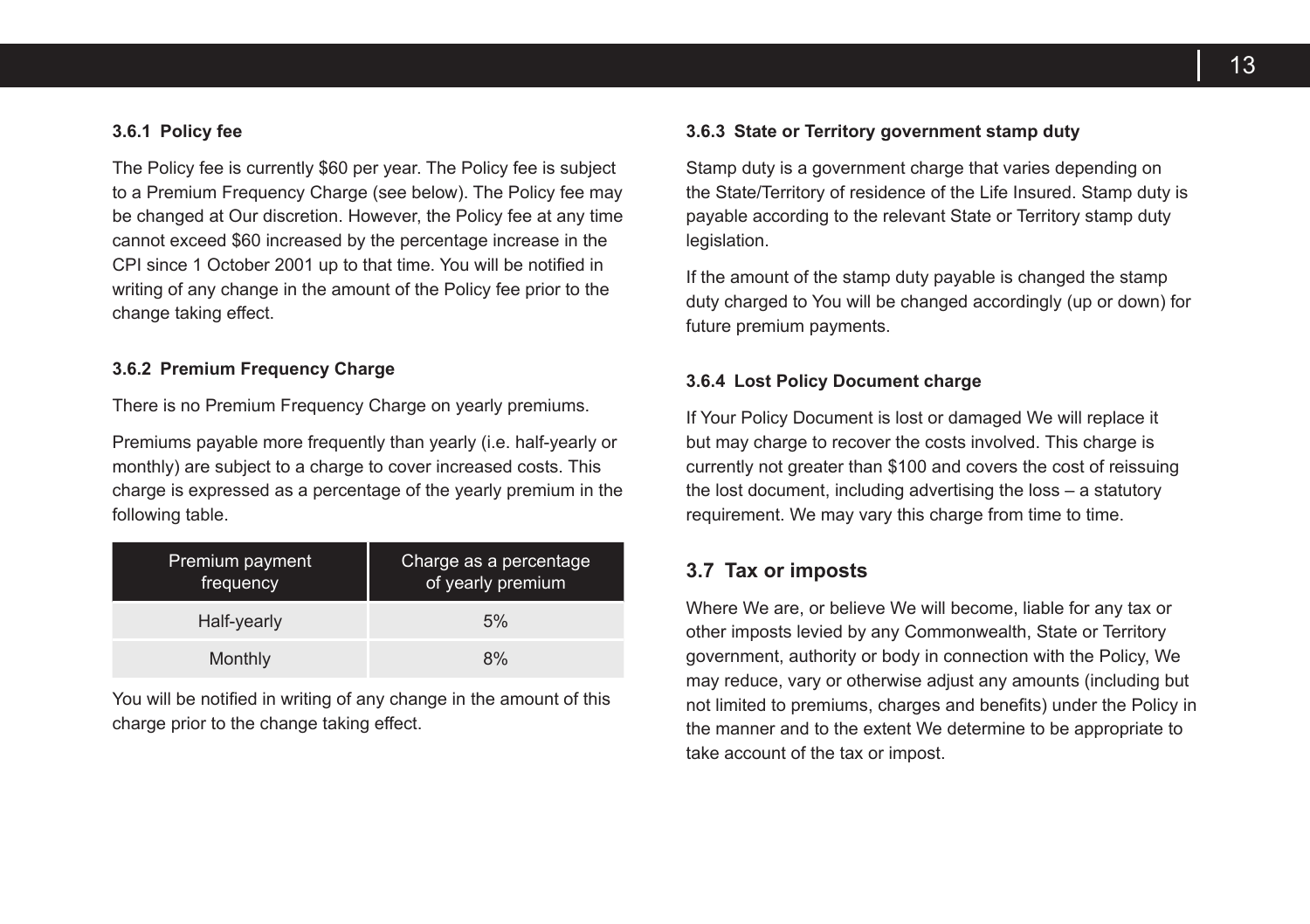## **3.8 Guaranteed renewable**

The Policy runs for 12 months. It may be renewed annually, by payment of the renewal premium within the 60 days of grace, until the Premium Cease Date shown on the Policy Schedule.

Provided You pay the appropriate premium in full when due, each benefit under the Policy is guaranteed renewable each year to the Expiry Date of that benefit regardless of changes in the Life Insured's health, occupation or pastimes.

## **3.9 Lapse and reinstatement**

The Policy will cease to be in force if a premium is not paid within the 60 days of grace. If the Policy ceases to be in force it may be reinstated with Our consent upon such proof as We may require of the continued good health and eligibility for insurance of the Life Insured and upon payment of the unpaid premium or premiums with compound interest as We determine. After reinstatement, the Policy shall not cover any event the symptoms leading to which were apparent prior to such reinstatement. The Policy may be cancelled by Us in accordance with the provisions of the Life Insurance Act or any other relevant legislation.

## **3.10 Assignment of Policy**

At any time, You may transfer ownership of the Policy to another person (subject to the minimum and maximum age of entry rules that apply) or legal entity. This is achieved by assigning the Policy using the Memorandum of Transfer included in this Policy Document. You should be aware that by assigning the Policy, You forfeit all rights to benefits payable under the Policy. Assignment will revoke any previous nomination of beneficiary.

No assignment of the Policy or the benefits under it shall bind Us unless and until it has been registered by Us. We take no responsibility as to the validity of any assignment.

## **3.11 Nomination of beneficiaries**

You may nominate a beneficiary (person or legal entity) to receive all death claim benefits under the Policy, subject to the following rules:

- Contingent nominations cannot be made;
- You may change a nominated beneficiary or revoke a previous nomination at any time prior to the occurrence of an event giving rise to a claim;
- The nominated beneficiary will receive any money payable under the Policy. If the nominated beneficiary dies before the occurrence of an event giving rise to a claim under the Policy and no change in nomination has been made, then any money payable will be paid to the nominated beneficiary's legal personal representative;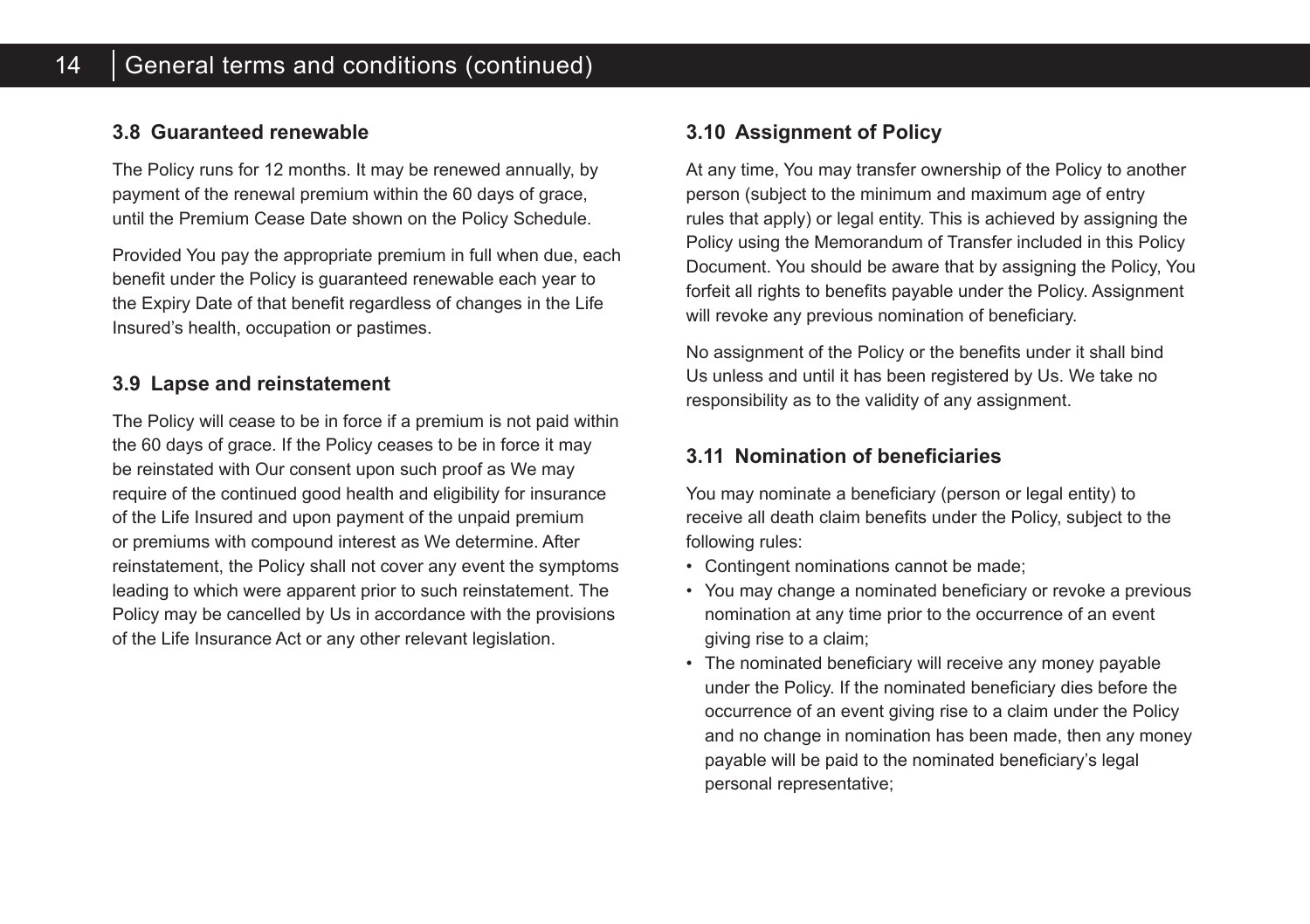- If ownership of the Policy is assigned to another person or entity, then any previous nomination is automatically revoked;
- A nominated beneficiary has no rights under the Policy, other than to receive the Policy proceeds after a claim has been admitted by Us. The nominated beneficiary cannot authorise or initiate any policy transaction;
- The nomination, change or removal of a beneficiary must be advised in writing and sent to Us.

#### **3.12 Misstatement of age**

If the age of the Life Insured on issue of the Policy is different from that stated on the application the sum payable under the Policy shall be reduced to that which would have been payable if the age had been correctly stated on the basis of premiums actually paid.

## **3.13 Suicide**

This condition applies to a benefit if the Life Insured, dies as a result of suicide committed within 13 months of the date of:

- commencement of that benefit.
- the last reinstatement of the Policy.

In that event, the Policy shall be voidable at Our option and any premiums paid in respect of it shall be forfeited to Us.

However, should any other person have obtained for value a genuine interest in the Policy at least two months before the death of the Life Insured and has notified Us in writing, We will pay them:

- an amount equal to the value of the interest; or
- the amount which would have been payable had the Life Insured died otherwise than by suicide; whichever is the lesser.

**3.14 Claims**

#### **3.14.1 Claim requirements and conditions**

All conditions necessary to entitle a claim to be made must be met during the currency of the Policy.

Written notice containing full particulars of any circumstances in respect of which a claim is to be made must be given to Us as soon as possible. Claim forms can be requested by writing to AIA Australia's Claims Department (visit www.aia.com.au for the most up to date contact details).

All certificates and evidence required by Us will be furnished at Your expense within 30 days of the date of the written notice and will be in the form and of the nature as We may request.

#### **3.14.2 Medical examination**

We, at Our discretion, may have the Life Insured medically examined (including blood tests and other tests), when and as often as is reasonable, in connection with a claim.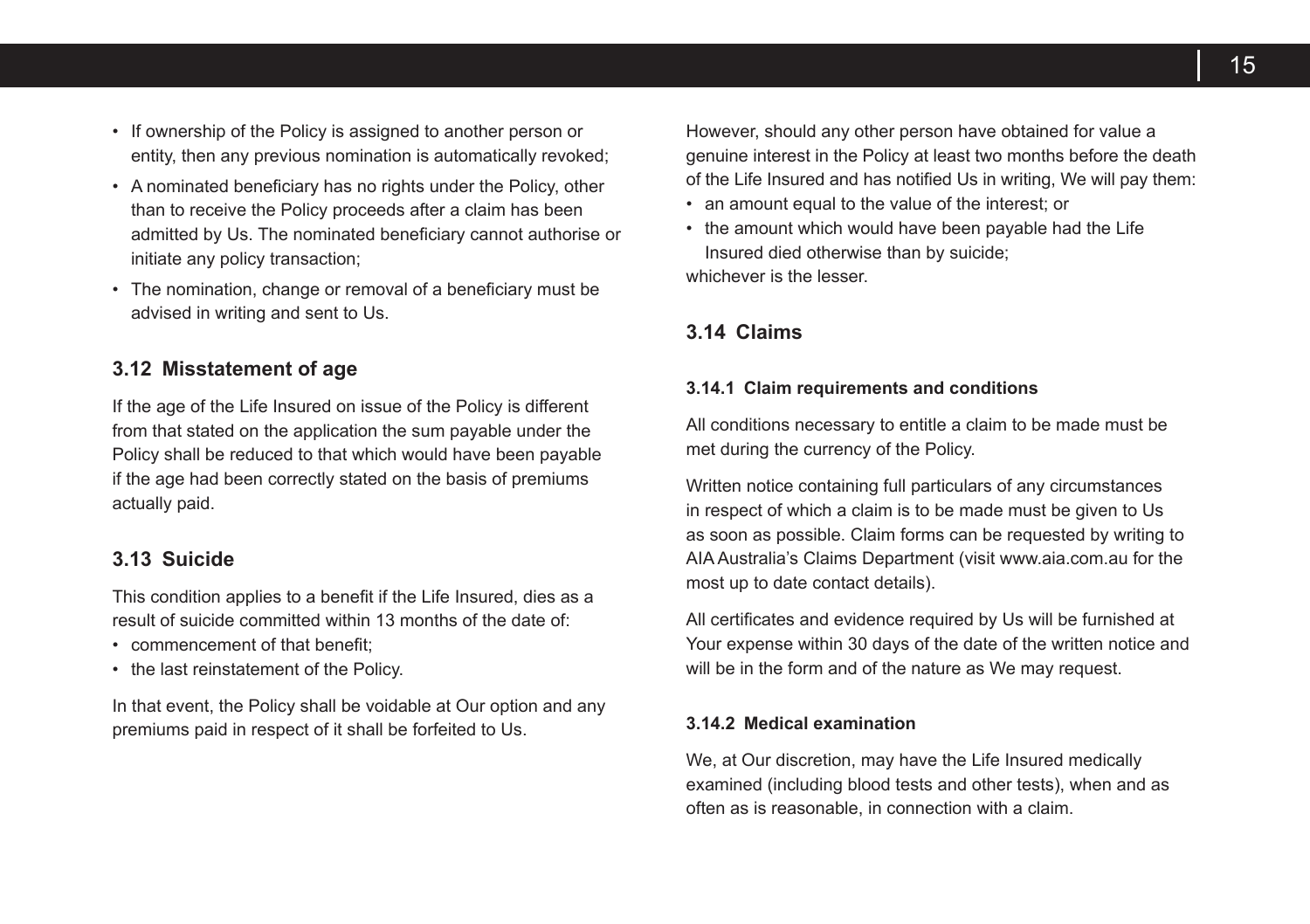## **3.15 Non-smoker – incorrect declaration**

'NON-SMOKER' at a point in time, means, not having smoked tobacco or any other substance for a continuous period of 12 months ending at that point in time.

Where it is declared that the Life Insured is a Non-smoker and We have charged a premium based on such declaration, it is a condition of this insurance that if an incorrect non-smoker declaration has been made, the Sum(s) Insured shown on the Policy Schedule will be reduced to the amount(s) which the premium paid would have purchased had a correct declaration been made.

## **3.16 Statutory Fund**

The Policy forms part of Our Statutory Fund No. 1 which alone shall be liable under the Policy. The Policy does not participate in bonus distributions.

## **3.17 Currency**

All amounts under the Policy whether payable by Us or by You are payable in Australian currency.

## **3.18 Policy upgrade**

Over time We will review the benefits provided under the Policy. When the benefits under a plan change We may upgrade Your plan with the new benefits. The policy upgrade will be made automatically and no action is required by You. We will replace Your current Policy Document with a new Policy Document

incorporating the upgrade. The new policy will be effective from Your next Policy Anniversary.

Your rights and obligations are then determined by the new Policy Document. Should a situation arise where You are disadvantaged in any way as a result of the upgrade, the previous policy wording will apply.

In terms of any upgrade under the new policy, these will apply to future claims only and not past or current claims or any claims resulting from health conditions or events which began or took place before the effective date of the upgrade.

## **3.19 Choice of benefits**

Cashback Flexi offers a choice of benefits under two insurance plans. The Policy Schedule details the benefits purchased under the Policy.

The Plans are: **Term Life Plan** – refer pages 18 to 20 **Crisis Plan** – refer pages 21 to 27



The terms and conditions of each benefit within each plan are provided in the sections listed above.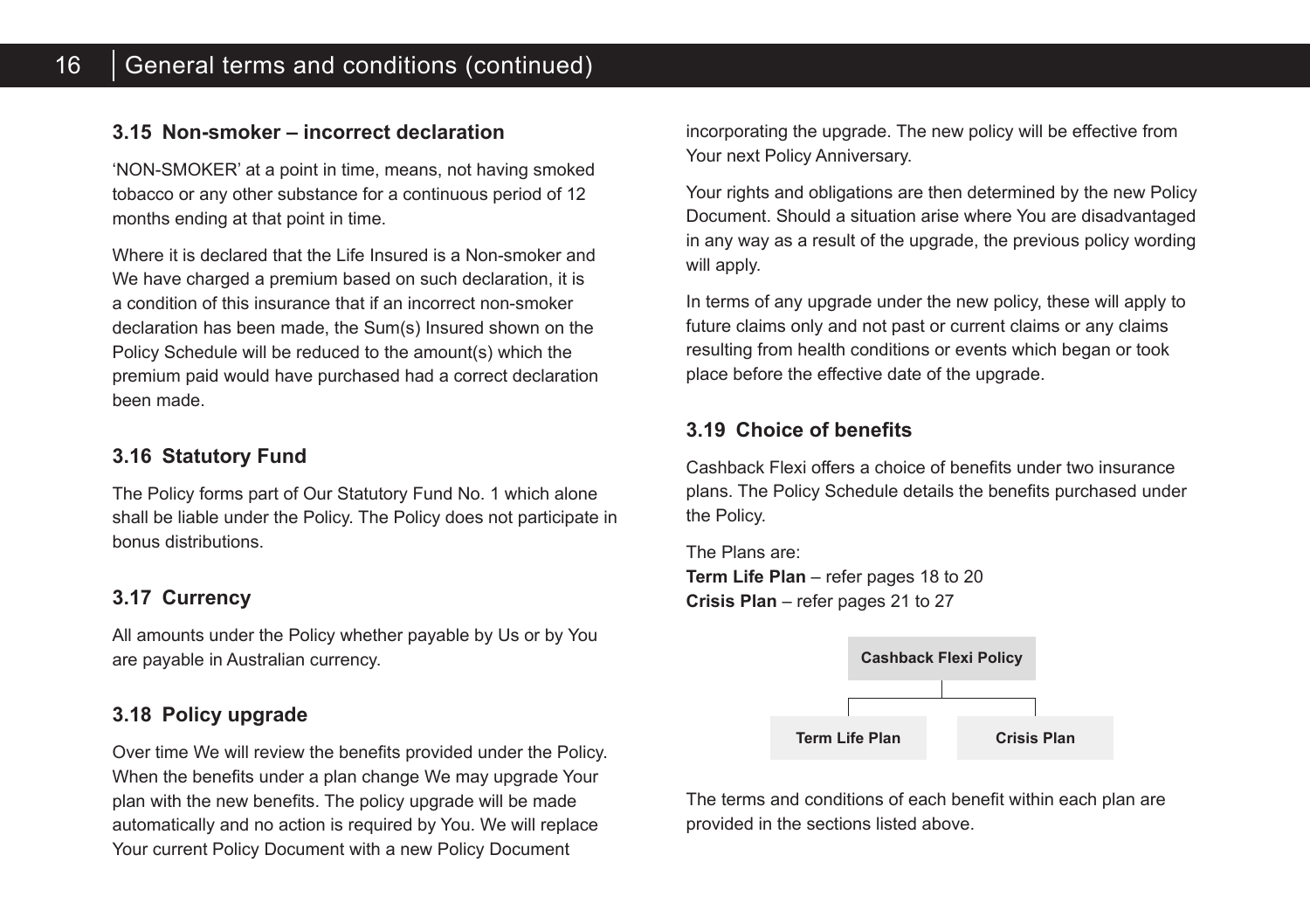## **3.20 Any questions or concerns**

If You should have any questions or concerns about Your policy please contact Us direct on 1800 333 613 and We will promptly investigate Your enquiry, referring it if necessary to Our Internal Dispute Resolution Committee .

Internal complaints are normally resolved within 45 days. In special circumstances We may take longer; if this is the case We will advise You .

Should You not be satisfied with Our response to Your concerns after they have been ruled upon by the Committee, then You may take the matter up with the independent Financial Ombudsman Service (FOS) (formerly known as the Financial Industry Complaints Service Ltd) . Details are as follows:

Financial Ombudsman Service (FOS) GPO Box 3 MELBOURNE VIC 3001 Telephone: 1300 78 08 08 Fax: (03) 9613 6399 Email: info@fos .org .au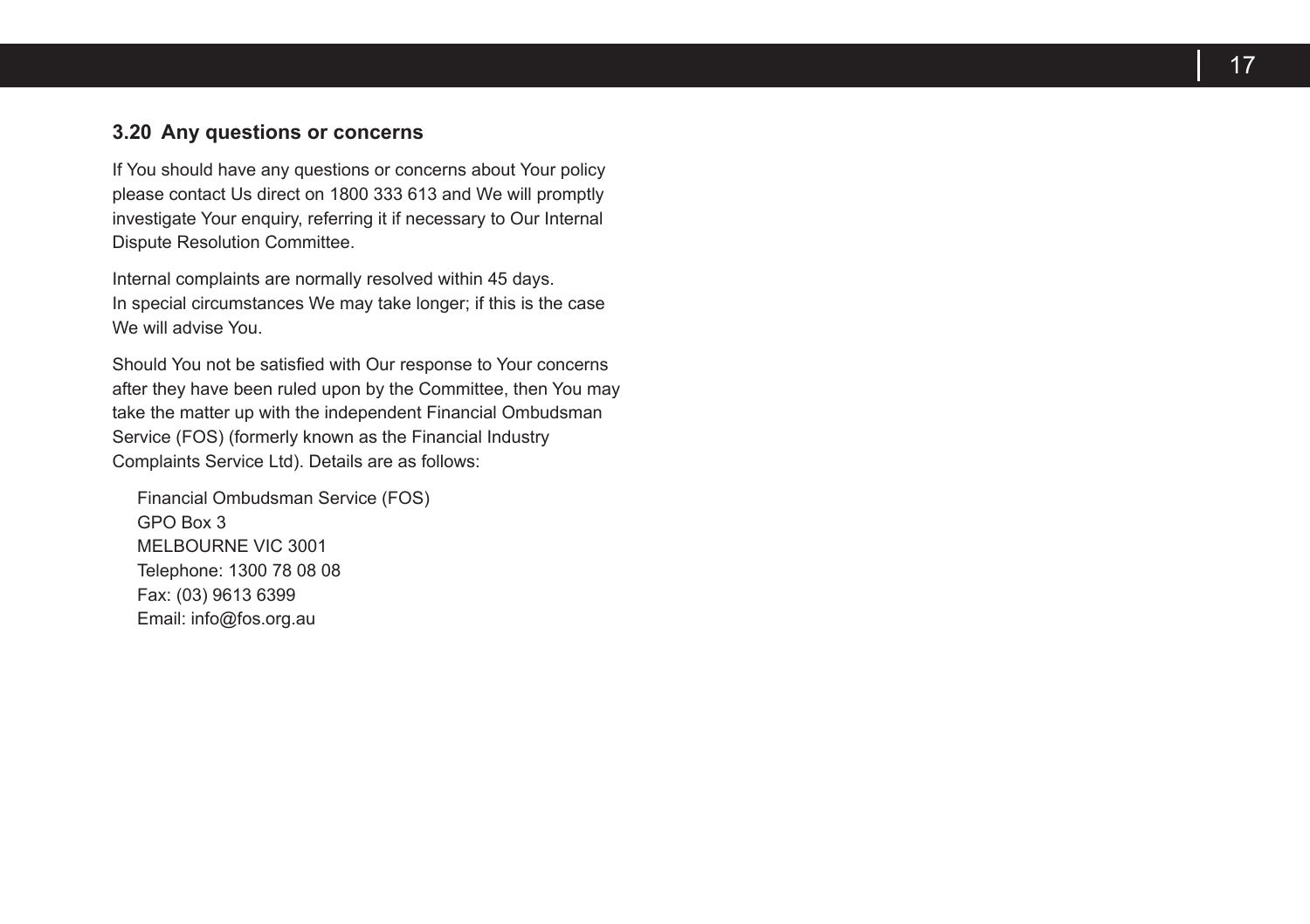# 18 | Term Life Plan

# 4. Term Life Plan

**This condition applies if the Term Life Plan has been selected and this benefit is shown on the Policy Schedule.**

## **Important notice**

This is not a savings plan and is without profits. The primary purpose of this Term Life Plan is to provide a lump sum payment in the event of the Life Insured's death.

If You terminate Your plan after the cooling-off period You will not receive any termination payment or refund of premium.

## **4.1 Term Life benefits**

#### **4.1.1 Death**

If the Life Insured dies prior to the Benefit Expiry Date (see 4.2) We will pay a lump sum equal to the Term Life Sum Insured.

When a Death benefit has been paid there will be no subsequent Guaranteed Premium Refund payable under the Term Life benefit.

## **4.1.2 Terminal Illness**

If the Life Insured is diagnosed with a Terminal Illness as defined in condition 2, We will pay a lump sum amount of 100% of the Term Life Sum Insured up to a maximum payment of \$1,000,000, or such other larger amount as We may determine from time to

time. The maximum amount payable includes the total amount payable under this benefit and other death benefits with Us in respect of the Terminal Illness of the Life Insured.

Payment of the Terminal Illness benefit will reduce the Term Life Sum Insured by the amount of the payment made under the Term Life benefit.

The reduced Term Life Sum Insured will be subsequently payable upon the Life Insured's death prior to the Term Life Benefit Expiry Date. The premium for the benefit will be adjusted to reflect any reduction in the Sum Insured for that benefit.

When a Terminal Illness benefit has been paid there will be no subsequent Guaranteed Premium Refund payable under the Term Life benefit.

## **4.1.3 Guaranteed premium refund**

We will pay a lump sum, equal to 100% of the Total Premium Paid, at the Benefit Expiry Date provided:

- premiums are paid in full when due,
- no Terminal Illness benefit has been paid,
- no Death benefit has been paid, and
- the Plan has not been cancelled, terminated or converted to a Term Life benefit before the Benefit Expiry Date.

If multiple benefits are attached to a Policy, only one Policy fee will be refunded. This will occur at the Benefit Expiry Date of the last benefit under the Policy.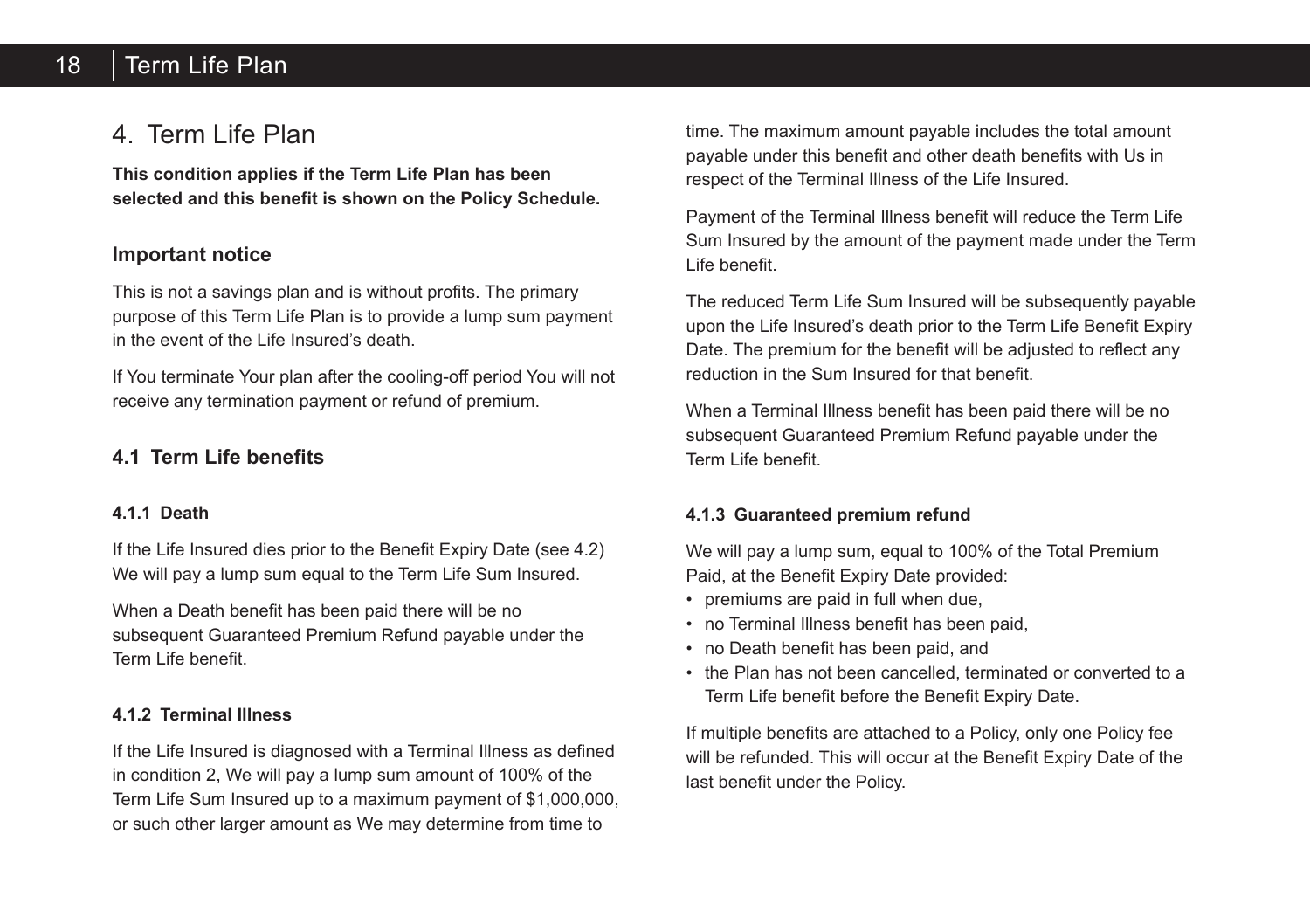#### *4.1.3.1 Total premium paid*

For the purposes of this calculation the Total Premium Paid for the Term Life benefit includes insurance premium, policy fee, any pastime, health or other loadings, stamp duty and any premium frequency charges (applying to monthly and half-yearly premium payments).

#### **4.1.4 Conversion option**

At or before the end of the nominated benefit term You will have the option of converting Your Term Life benefit to another Term Life benefit (excluding another Cashback Flexi benefit) from Us, provided there has not been a claim under the policy. The conversion option must be exercised before the 70th birthday of the Life Insured.

The replacement policy must provide a benefit not greater than the Sum Insured under the Cashback Flexi Term Life benefit.

The conversion to the replacement Term Life benefit must be effective from a Policy Anniversary of Your Cashback Flexi Term Life benefit, and:

- written notice must be provided to Us before the Policy Anniversary or within 30 days after the anniversary;
- will be subject to Our Term Life premium rates and plan entry rules at the time of the conversion;
- will be written on either a stepped or level premium basis;
- will be available without evidence of health; and
- will be provided on the same underwriting acceptance terms as were applied to the original Cashback Flexi Term Life benefit.

You will not be eligible for a Guaranteed Premium Refund if the conversion option is exercised prior to the Term Life Benefit Expiry Date.

#### **4.2 Benefit expiry date**

Cover for the benefit ceases at the Benefit Expiry Date that appears on the Policy Schedule.

#### **4.3 Exclusion**

The benefit under the Term Life benefit is not payable in the event of suicide of the Life Insured within 13 months from the commencement date or date of last reinstatement of the benefit.

#### **4.4 Termination**

The Term Life benefit will terminate on the:

- death of the Life Insured;
- payment of the full Sum Insured under this benefit due to Terminal Illness;
- date the conversion option is exercised;
- the Benefit Expiry Date of the benefit;
- date the benefit is cancelled; or
- date the Policy lapses or is cancelled; whichever is the earliest to occur.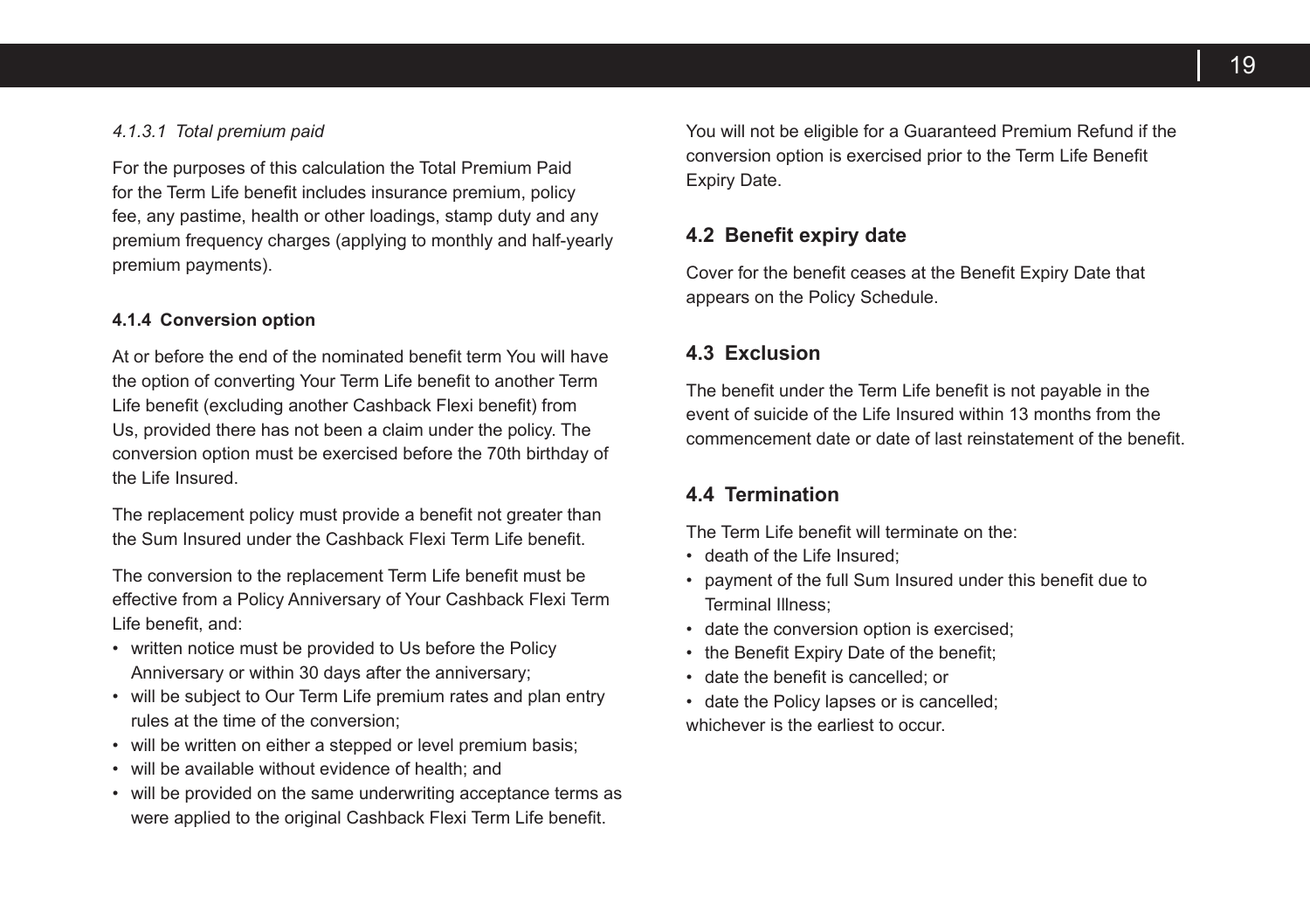#### 20 Term Life Plan (continued)

## **4.5 Maximum Sum Insured**

Ages 2 to 11 next birthday – the maximum Sum Insured is \$100,000

Age 12 to 60 next birthday – No limit but financial underwriting will apply to any large Sum Insured.

## **4.6 Premiums**

Please see condition 3.5 of the Policy Terms & Conditions.

## **4.7 Worldwide protection**

The Life Insured is covered under the Term Life Plan anywhere in the world, 24 hours a day.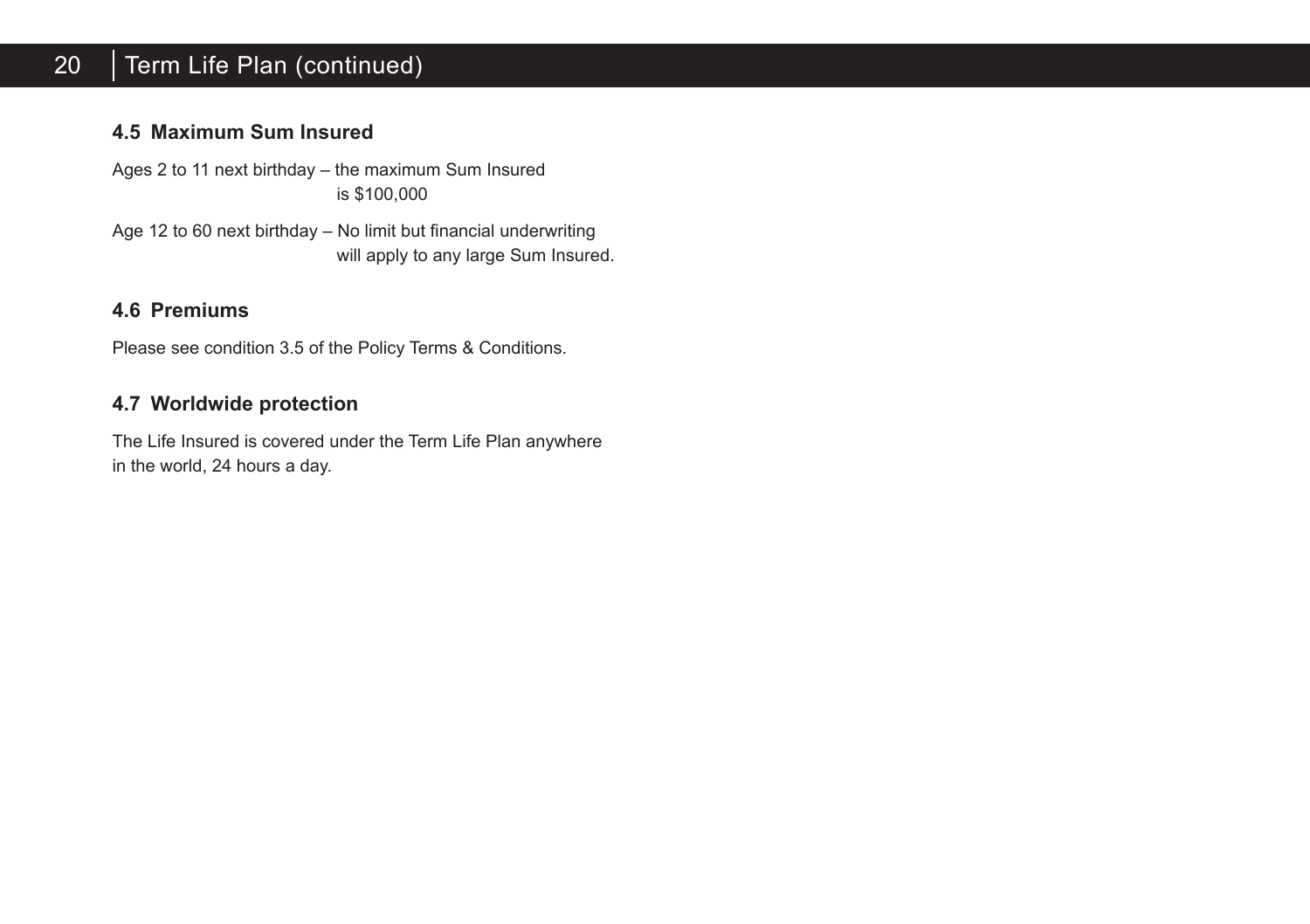# 5. Crisis Plan

**This condition applies if the Crisis Plan has been selected and this benefit is shown on the Policy Schedule.**

## **Important notice**

This is not a savings plan and is without profits. The primary purpose of this Crisis Plan is to provide a lump sum payment in the event of the Life Insured sustaining a crisis event, or death, whichever is the earliest to occur.

If You terminate Your plan after the cooling-off period You will not receive any termination payment or refund of premium.

## **5.1 Crisis benefits**

#### **5.1.1 Crisis benefit**

If the Life Insured is diagnosed with one of the Crisis Events listed below and as defined in condition 2, We will pay a lump sum equal to the Crisis Sum Insured.

After the payment of a claim for the full Crisis Sum Insured in respect of a Crisis Event, the Crisis Plan will cease and no further amount will be payable under the Plan.

#### *5.1.1.1 Crisis Events covered*

The Crisis Events covered are listed below and are defined on pages 3 to 10:

- Accidental HIV Infection
- Aplastic Anaemia
- Bacterial Meningitis
- Benign Brain Tumour
- Blindness
- Cancer\*
- **Cardiomyopathy**
- Chronic Liver Disease
- Chronic Lung Disease
- Coma
- Coronary Artery Angioplasty#
- Coronary Artery By-pass Surgery
- Dementia/Alzheimer's Disease
- Diplegia
- Heart Attack
- Heart Valve Surgery
- Hemiplegia
- Kidney Failure
- Loss of Hearing
- Loss of Independence
- Loss of Limbs and Sight of One Eye
- Loss of Speech
- Major Burns
- Major Head Trauma
- Major Organ Transplant
- Motor Neurone Disease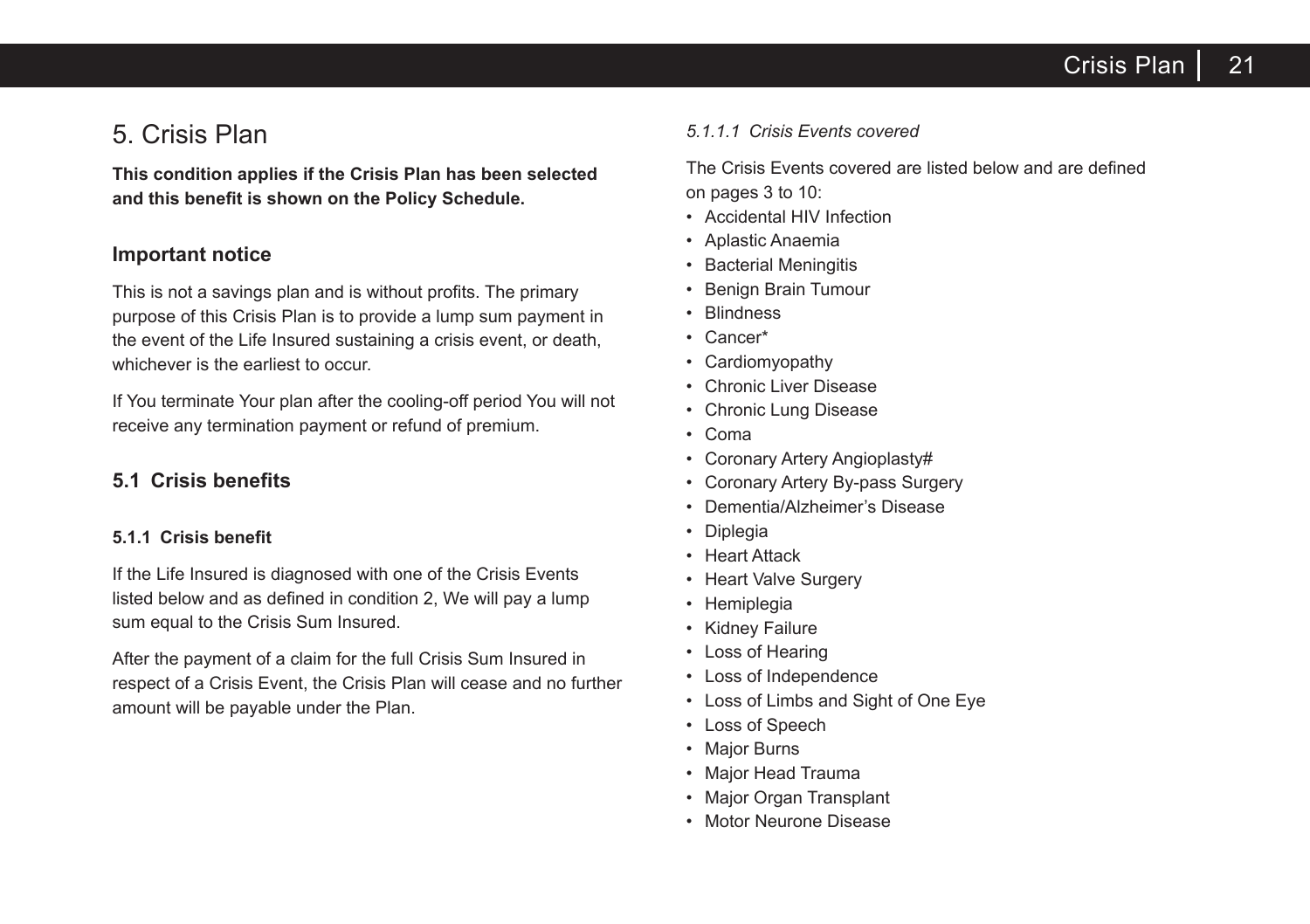#### 22 Crisis Plan (continued)

- Multiple Sclerosis
- Muscular Dystrophy
- Other Serious Coronary Artery Disease
- **Paraplegia**
- Parkinson's Disease
- Pulmonary Arterial Hypertension (primary)
- Quadriplegia
- Stroke
- Surgery to Aorta
- Viral Encephalitis

Once total payments under the Crisis benefit reach the Crisis Sum Insured the Crisis Plan will cease.

\* For 'carcinoma in situ of the breast', the benefit payable will be limited to 25% of the Crisis Sum Insured, subject to a maximum payment of \$25,000 under all policies We have issued covering the Life Insured.

# For Coronary Artery Angioplasty the benefit payable for angioplasty of one or two coronary arteries is limited to 25% of the Crisis Sum Insured subject to a maximum of \$25,000 under all policies We have issued covering the Life Insured. 100% of the Crisis Sum Insured, subject to a maximum of \$100,000 under all policies We have issued covering the Life Insured, will be payable for three or more coronary arteries.

Where a partial benefit has been paid for 'carcinoma in situ of the breast' or 'Coronary Artery Angioplasty', You will still be eligible for a Guaranteed Premium Refund. The amount payable will be equal to the Total Premium Paid at the end of the Benefit Expiry Date.

## *5.1.1.2 Qualifying period on commencement or reinstatement*

The Crisis benefit will not be paid if the Life Insured sustains one of the Crisis Events listed below within three months after the benefit commencement date or reinstatement of the benefit. These Crisis Events are:

- Accidental HIV Infection
- Benign Brain Tumour
- Cancer
- Coronary Artery Angioplasty
- Coronary Artery By-pass Surgery
- Heart Attack
- Heart Valve Replacement
- Major Organ Transplant
- Other Serious Coronary Artery Disease
- Pulmonary Arterial Hypertension (primary)
- Stroke
- Surgery to Aorta

The three months qualifying period will be waived provided this is a replacement policy from a previous insurer and the full qualifying period under the in force policy to be replaced has elapsed.

#### *5.1.1.3 Pre-existing medical condition*

If the Life Insured has consulted a Medical Practitioner or undergone an investigation in relation to a Crisis Event before the benefit commencement date and has not disclosed full details to Us before the benefit commencement date or reinstatement of the benefit, then the Crisis benefit will not be paid in respect of that Crisis Event and any associated Crisis Event(s).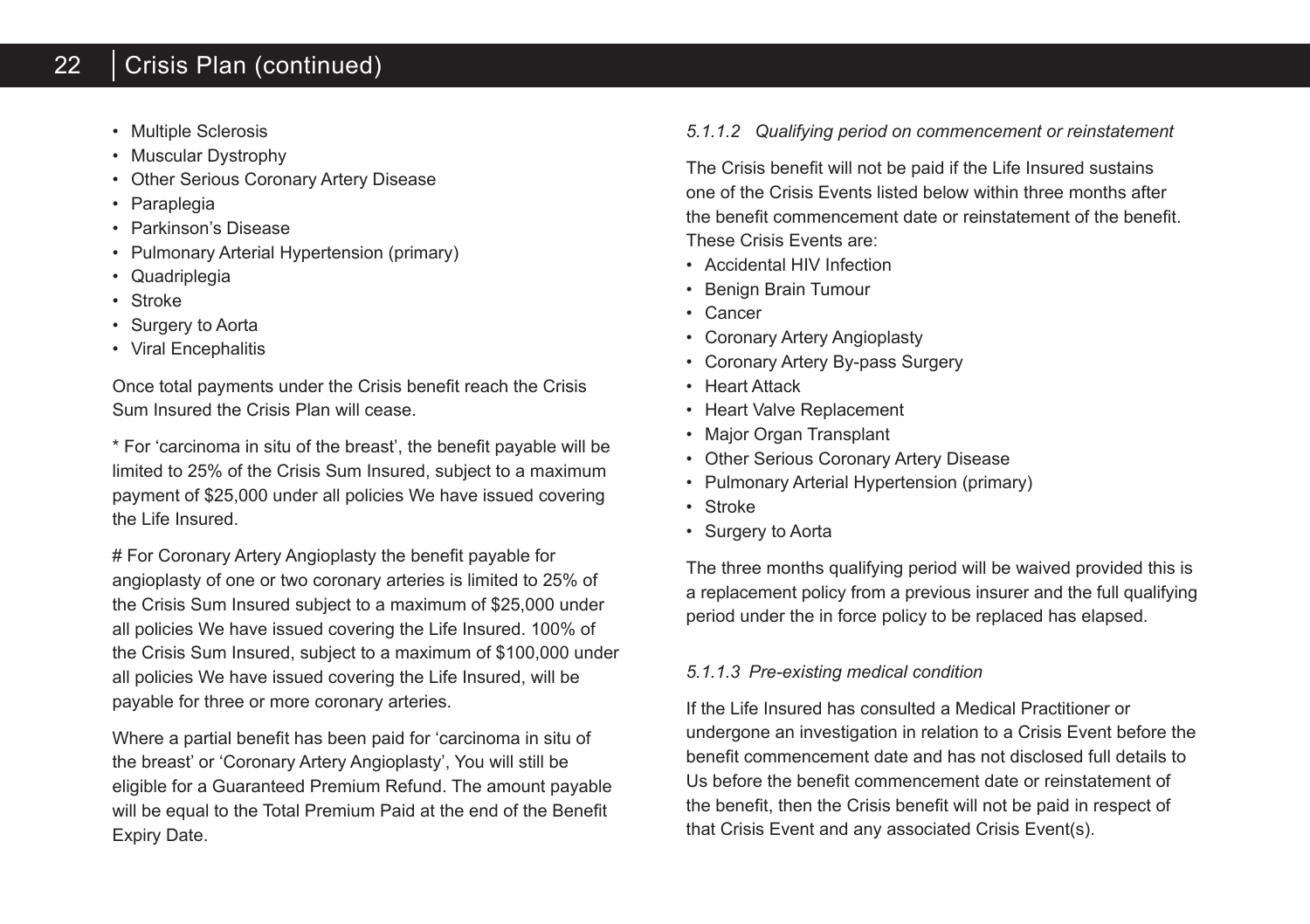#### *5.1.1.4 Chronic Diagnosis Advancement benefit*

The Chronic Diagnosis Advancement benefit is an advanced payment of the Crisis benefit, payable when certain Crisis Events have been diagnosed, but have not yet met the definition of that Crisis Event as described in condition 2 of the Policy.

The payment is 25% of the Crisis Sum Insured, to a maximum of \$25,000 under all policies issued by Us covering the Life Insured.

The Chronic Diagnosis Advancement benefit will be paid if an appropriate specialist Medical Practitioner confirms, to Our satisfaction, that the Life Insured:

- (a) has suffered or been medically diagnosed with one of the following Crisis Events:
	- Motor Neurone Disease,
	- Multiple Sclerosis,
	- Muscular Dystrophy, and
	- Parkinson's Disease but has not yet met the definition of that Crisis Event in condition 2 of the Policy; or
- (b) has been placed on a waiting list to receive a major organ transplant of the kind described in the definition of the 'Major Organ Transplant' Crisis Event (see condition 2) and that the procedure is unrelated to any previous procedure or surgery undergone by the Life Insured.

If the Chronic Diagnosis Advancement benefit is paid, the Crisis Sum Insured will be reduced by the amount paid. If the Life Insured subsequently qualifies for the payment of the Crisis benefit, the reduced Crisis benefit will be paid.

Only one Chronic Diagnosis Advancement benefit payment will be made in respect of the Life Insured.

Where a Chronic Diagnosis Advancement benefit has been paid, You will still be eligible for a Guaranteed Premium Refund. The amount payable will be equal to the reduced Total Premium Paid at the end of the Benefit Expiry Date.

#### *5.1.1.5 Proof of positive diagnosis of a Crisis Event required*

Written proof of positive diagnosis of a Crisis Event must be provided to Us at Our head office in the case of claim within 90 days after the date of such diagnosis. Failure to provide such proof within the time required shall not invalidate nor reduce any claim if it was not reasonably possible to give such proof within such time, provided such proof is provided as soon as is reasonably possible. We shall at Our own expense have the right and opportunity to examine the Life Insured when and as often as We may reasonably require in connection with a claim.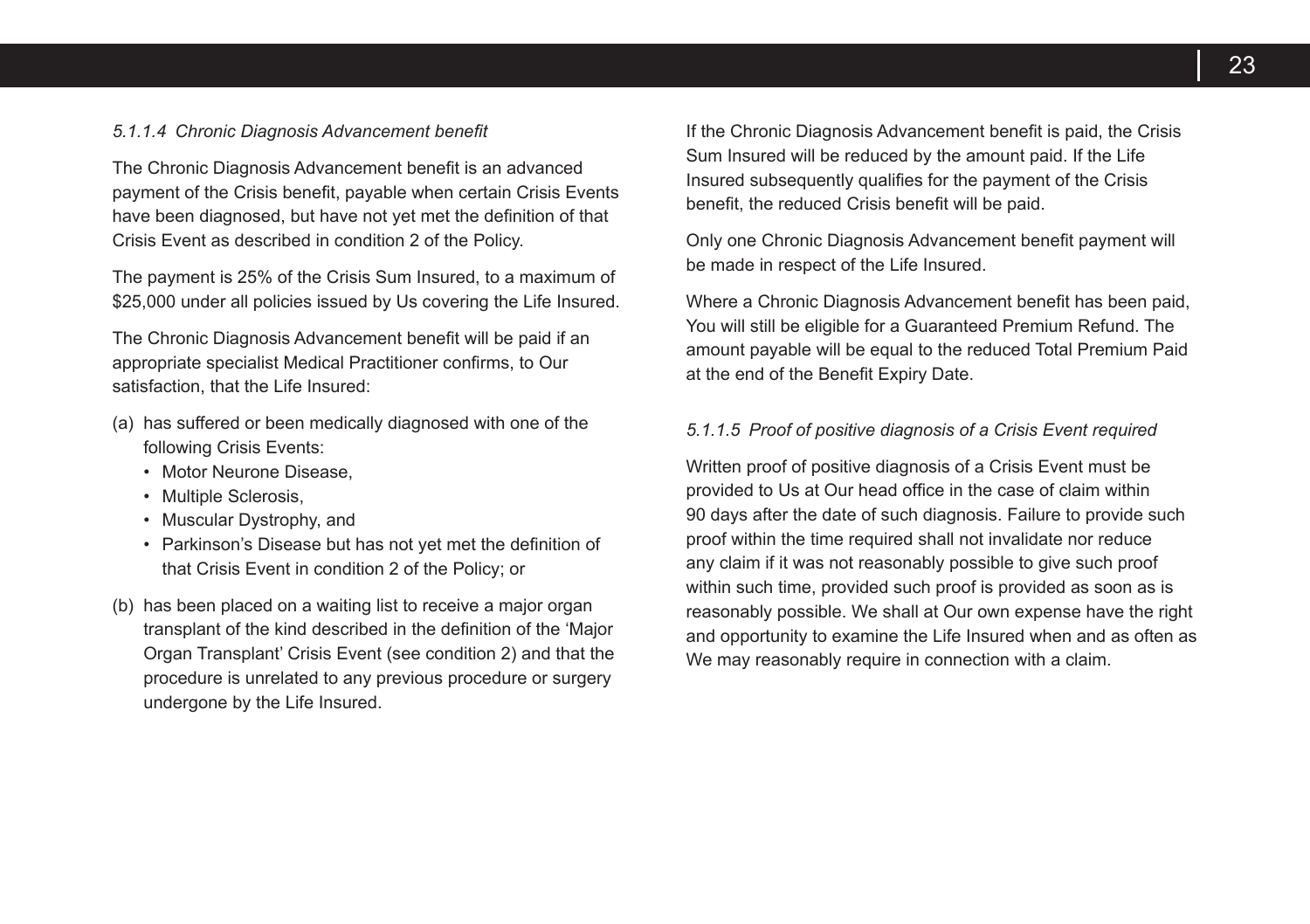#### 24 Crisis Plan (continued)

The Crisis benefit will not be payable unless the Crisis Event and the date thereof is confirmed in writing by a Medical Practitioner(s) and/or legally qualified pathologist(s), and who shall base their diagnosis solely on the definition contained herein of the particular Crisis Event after a study of the histological material and clinical presentation based on the medical history, physical examination, radiological studies, and the results of any other diagnostic procedures performed on the Life Insured. Any such diagnosis must be confirmed by Us.

#### *5.1.1.6 Claim forms*

Following receipt of a written notice of claim, We shall supply You with the appropriate form(s) to enable proof of positive diagnosis to be filed with Us.

#### *5.1.1.7 Limitations*

- The maximum Crisis benefit to be paid in respect of any and all claims arising from coverage under this benefit will not exceed in total the Crisis Sum Insured.
- After the happening of one Crisis Event for which payment of the full Crisis Sum Insured has been made, no further amount will be payable under the Crisis benefit.
- The Crisis benefit does not cover any disease, sickness or incapacity other than a Crisis Event as defined herein which occurs during the period the Crisis benefit remains in force.

## *5.1.1.8 Benefit reduction*

The Crisis Sum Insured will be reduced by the payment of a claim under the following benefits:

- Crisis Event,
- Chronic Diagnosis Advancement,
- Death
- Terminal Illness.

The Crisis Sum Insured will be reduced by the amount of the claim paid. The premium for this benefit will be adjusted to reflect the reduction in the Crisis Sum insured.

## **5.1.2 Death**

If the Life Insured dies prior to the Benefit Expiry Date (see 4.2) We will pay a lump sum equal to the Crisis Sum Insured.

When a Death benefit has been paid there will be no subsequent Guaranteed Premium Refund payable under the Crisis Plan.

#### **5.1.3 Terminal Illness**

If the Life Insured is diagnosed with a Terminal Illness as defined in condition 2, We will pay a lump sum amount of 100% of the Crisis Sum Insured up to a maximum payment of \$1,000,000, or such other larger amount as We may determine from time to time. The maximum amount payable includes the total amount payable under this benefit and other death benefits with Us in respect of the Terminal Illness of the Life Insured.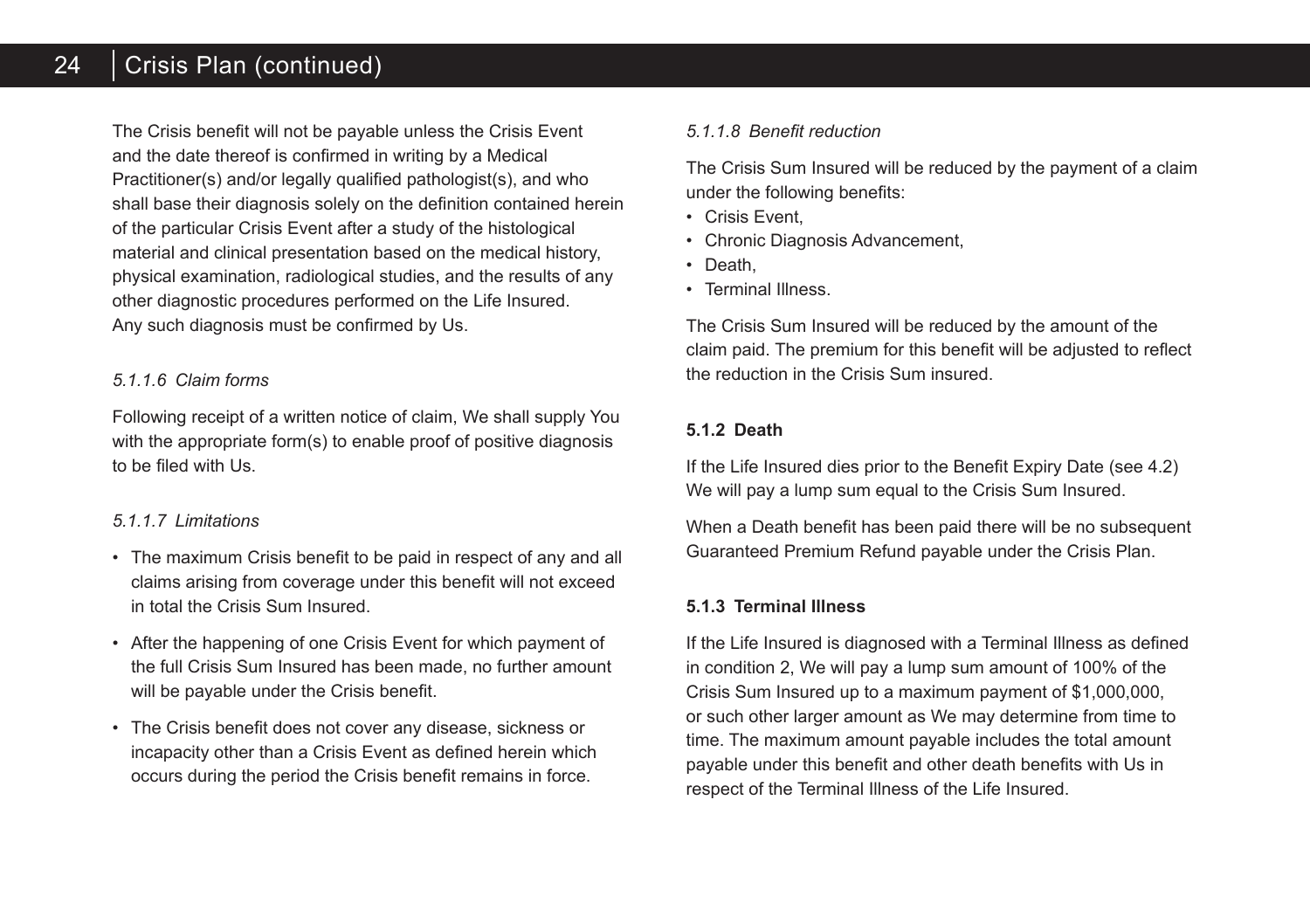Payment of the Terminal Illness benefit will reduce the Crisis Sum Insured by the amount of the payment made under the Crisis benefit.

The reduced Crisis Sum Insured will be subsequently payable upon the Life Insured's death prior to the Crisis Benefit Expiry Date. The premium for the benefit will be adjusted to reflect any reduction in the Sum Insured for that benefit.

When a Terminal Illness benefit has been paid there will be no subsequent Guaranteed Premium Refund payable under the Crisis benefit.

#### **5.1.4 Guaranteed premium refund**

We will pay a lump sum, equal to 100% of the Total Premium Paid, at the Benefit Expiry Date provided:

- premiums are paid in full when due,
- the full Crisis benefit Sum Insured has not been paid,
- no Terminal Illness benefit has been paid,
- no Death benefit has been paid, and
- the Plan has not been cancelled, terminated or converted to a Term Life benefit before the Benefit Expiry Date.

We will also pay a Guaranteed Premium Refund where a Chronic Diagnosis Advancement benefit, or partial Crisis payment has been made for 'carcinoma in situ of the breast' or Coronary Artery Angioplasty' has been paid under the plan. The amount payable will be equal to the reduced Total Premiums Paid.

If multiple benefits are attached to a policy, only one policy fee will be refunded. This will occur at the Benefit Expiry Date of the last benefit under the Cashback Flexi policy.

#### *5.1.4.1 Total premium paid*

For the purposes of this calculation the Total Premium Paid for the Crisis benefit includes insurance premium, policy fee, any pastime, health or other loadings, stamp duty and any premium frequency charges (applying to monthly and half-yearly premium payments).

#### **5.1.5 Conversion option**

At or before the end of the nominated benefit term You will have the option of converting your Crisis benefit to a Term Life benefit (excluding a Cashback Flexi benefit) from Us, provided there has not been a claim under the policy. The conversion option must be exercised before the 60th birthday of the Life Insured.

The replacement Term Life policy will provide cover for death and terminal illness only, not Crisis Events, and must provide a benefit not greater than the Sum Insured under the original benefit.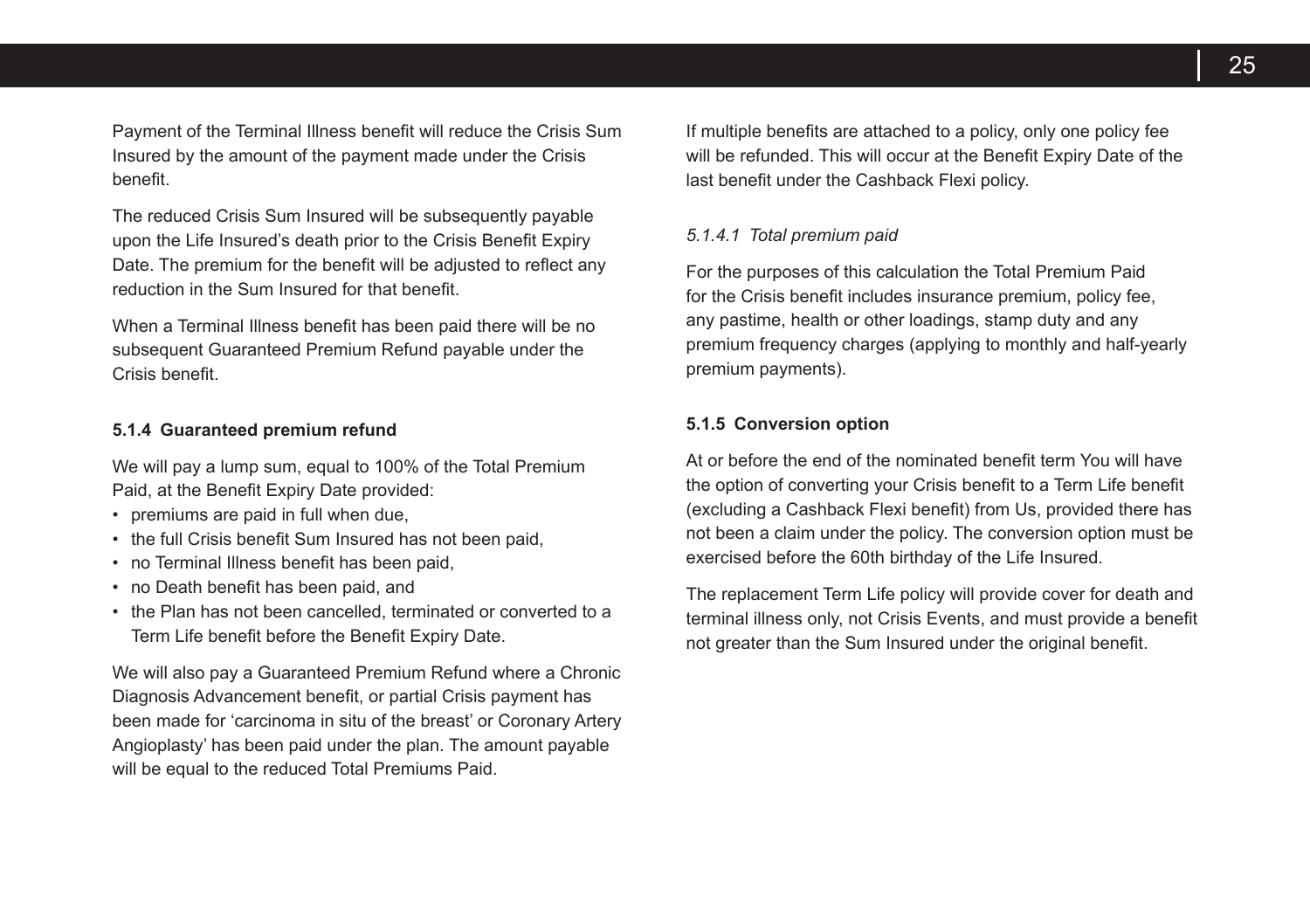#### 26 Crisis Plan (continued)

The conversion to the replacement Term Life benefit must be effective from a Policy Anniversary of Your Cashback Flexi Crisis benefit, and:

- written notice must be provided to Us before the Policy Anniversary or within 30 days after the anniversary;
- will be subject to Our Term Life premium rates and plan entry rules at the time of the conversion;
- will be written on either a stepped or level premium basis;
- will be available without evidence of health; and
- will be provided on the same underwriting acceptance terms as were applied to the original Cashback Crisis benefit.

You will not be eligible for a Guaranteed Premium Refund if the conversion option is exercised prior to the Crisis Benefit Expiry Date.

## **5.2 Benefit Expiry Date**

Cover for the benefit ceases at the Benefit Expiry Date that appears on the Policy Schedule.

## **5.3 Exclusion**

The Crisis benefit is not payable in the event of:

A Crisis Event directly or indirectly, wholly or partly, caused by intentional self-inflicted injury or any such attempt by the Life Insured.

## **5.4 Termination**

The Crisis benefit will terminate on the:

- payment of the full Sum Insured under this benefit due to a Crisis Event; or
- death of the Life Insured; or
- payment of the full Sum Insured under this benefit due to Terminal Illness; or
- date the conversion option is exercised; or
- Benefit Expiry Date of the benefit; or
- date the Policy lapses or is cancelled; whichever is the earliest to occur.

## **5.5 Maximum Sum Insured**

The maximum Sum Insured is \$2,000,000 and includes the Sum Insured for all similar benefits on the Life Insured with Us and other Insurers.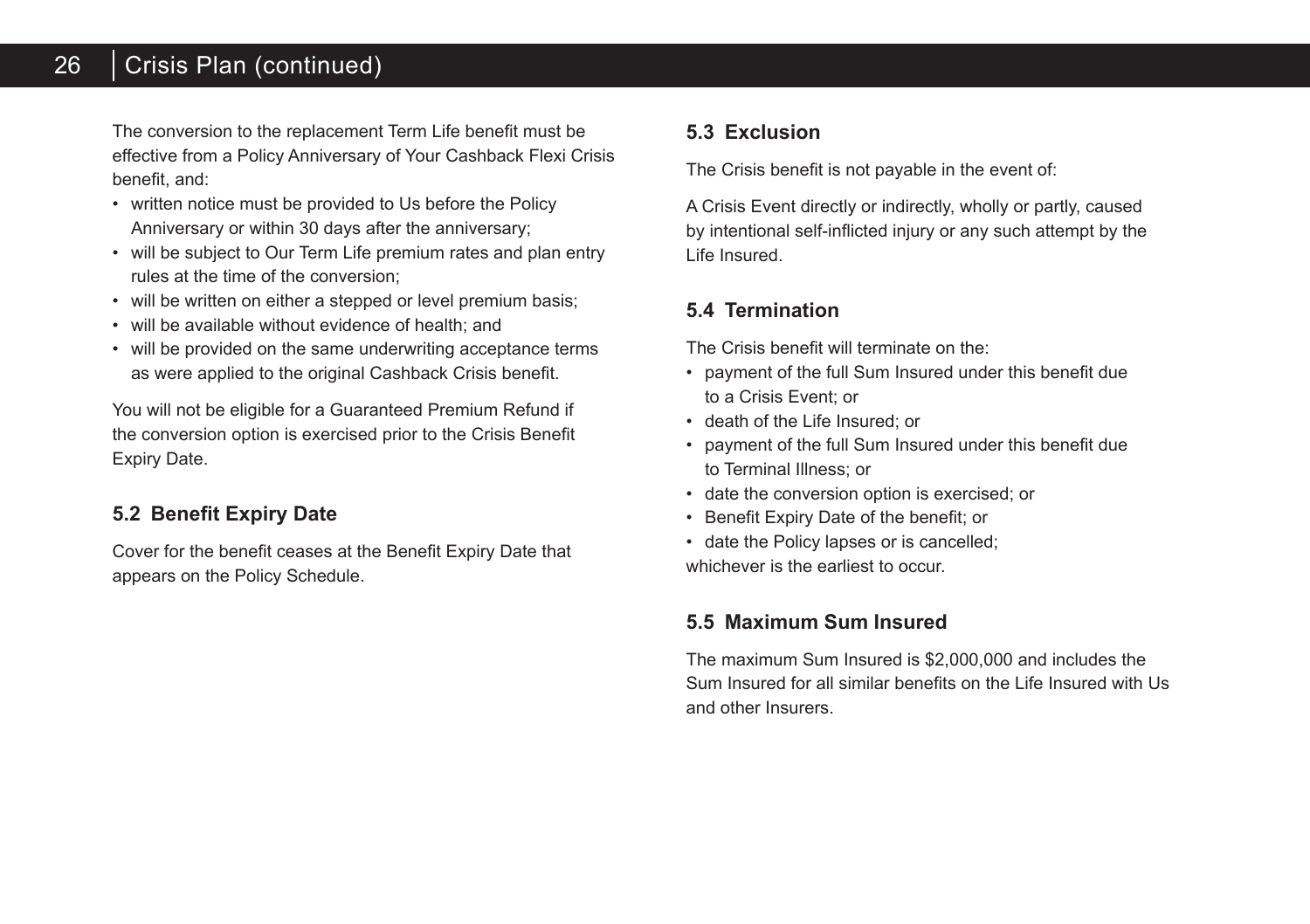## **5.6 Premiums**

Please see condition 3.5 of the Policy Terms & Conditions.

## **5.7 Worldwide protection**

The Life Insured is covered under the Crisis Plan anywhere in the world, 24 hours each day.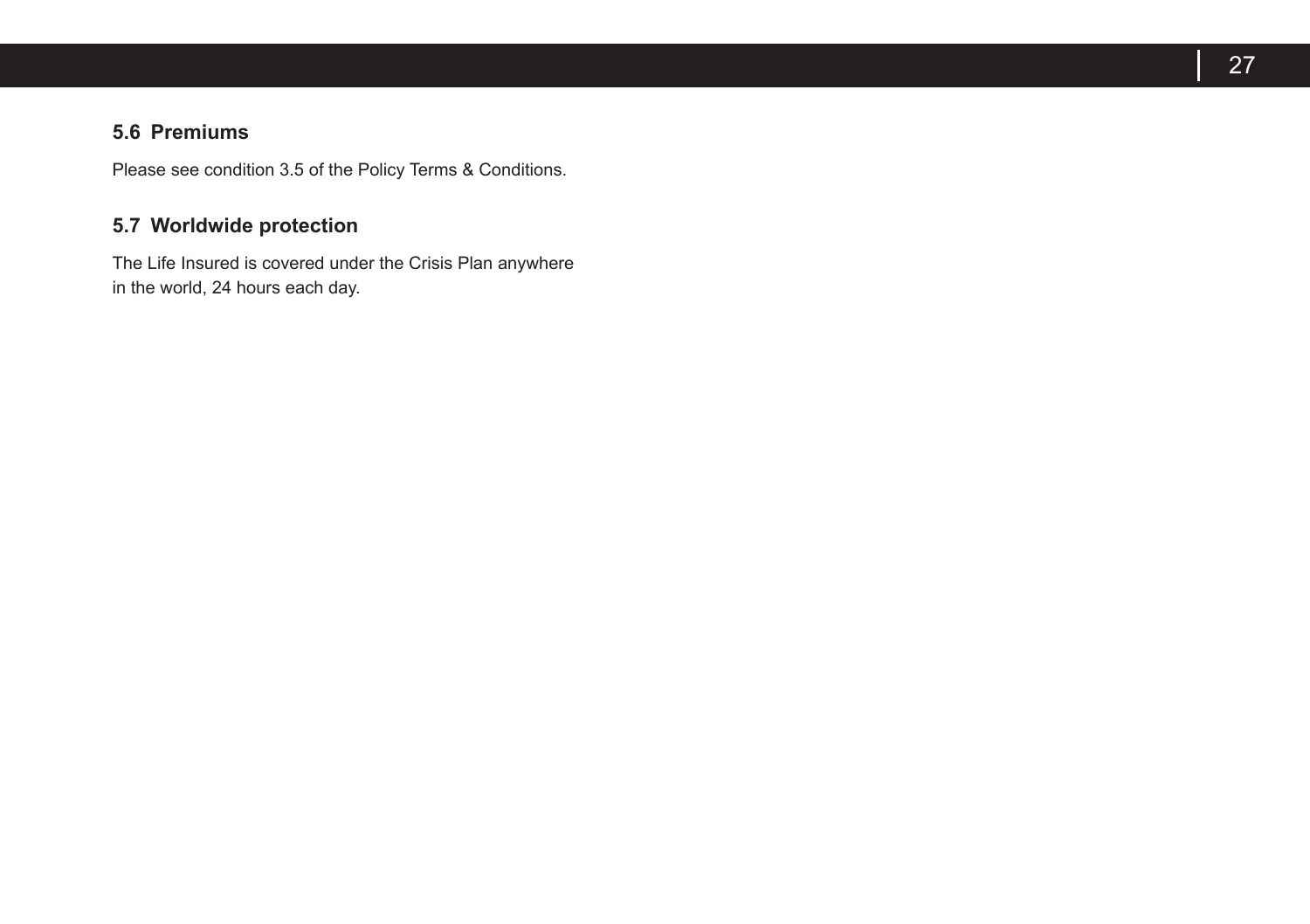# 28 | Memorandum of Transfer

| DATE OF TRANSFER                                                               |  |  |
|--------------------------------------------------------------------------------|--|--|
| SIGNATURE OF<br><b>TRANSFEROR</b><br>(Current Policy Owner)                    |  |  |
| NAME OF WITNESS<br>WITNESS SIGNATURE                                           |  |  |
| <b>TRANSFEREE'S</b><br>(New Policy Owner)<br>FULL NAME                         |  |  |
| <b>TRANSFEREE'S</b><br>(New Policy Owner)<br>ADDRESS                           |  |  |
| TRANSFEREE'S<br>(New Policy Owner)<br>OCCUPATION                               |  |  |
| <b>TRANSFEREE'S</b><br>(New Policy Owner)<br>DATE OF BIRTH                     |  |  |
| SIGNATURE OF<br><b>TRANSFEREE</b><br>(New Policy Owner)                        |  |  |
| <b>NAME OF WITNESS</b><br><b>WITNESS SIGNATURE</b>                             |  |  |
| DATE OF REGISTRATION<br>OF TRANSFER BY<br><b>COMPANY</b>                       |  |  |
| SIGNATURE OF<br>PRINCIPAL OFFICER<br>OF COMPANY OR<br><b>AUTHORISED PERSON</b> |  |  |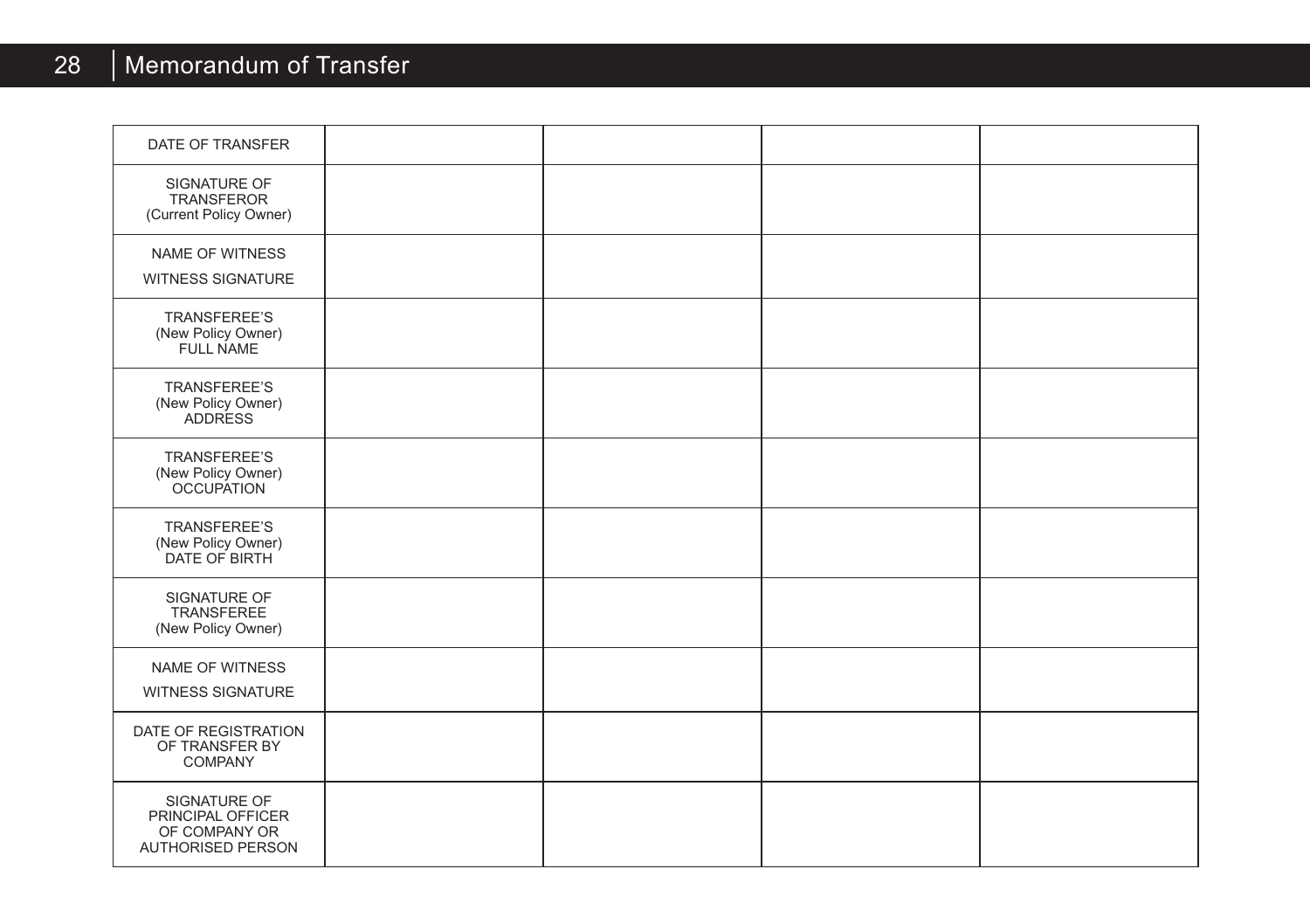AIA Australia Limited ABN 79 004 837 861 AFSL 230043

PO BOX 6111 St Kilda Road Central MELBOURNE 8008

Freecall: 1800 333 613 Freefax: 1800 832 266

AIA.COM.AU